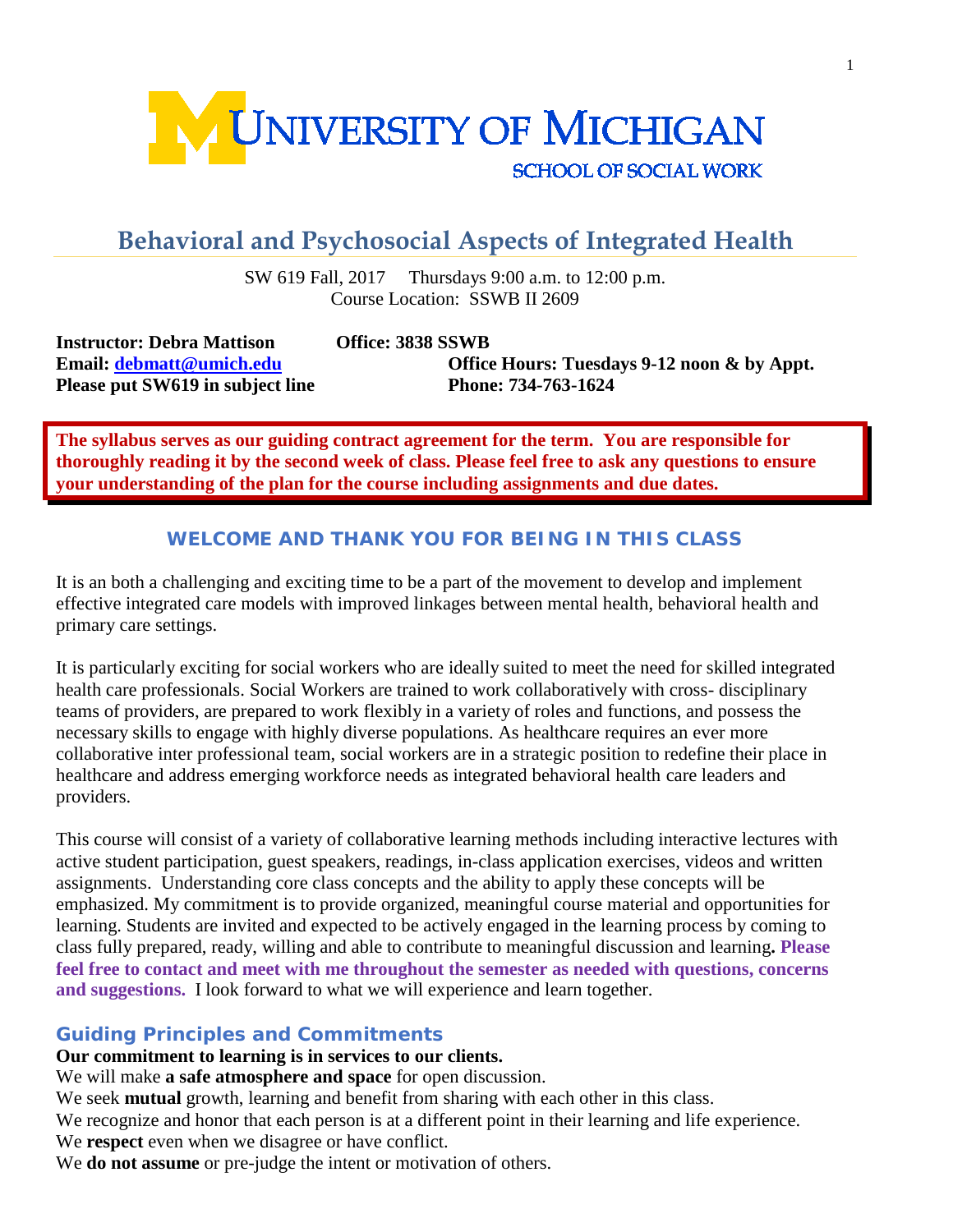We seek to replace assumptions with **curious questions** and **invitations** to share and listen.

We seek to **diminish fear, shame and blame** that immobilize the learning process.

We **view mistakes** and not yet "knowing" as a part of life-long learning and as preferable to stagnation and ignorance. We can acknowledge and speak of our discomfort, not knowing and mistakes as we develop our professional identities and core values.

We will **not blame** people for the misinformation we have learned, and commit to actively challenging myths and stereotypes to foster our intercultural intelligence. As we have learn about our own "isms," prejudices, assumptions and implicit bias, we will **hold each other responsible** for not repeating misinformation or harmful behavior.

We take responsibility for talking **with** people rather than about them. We find ways to be **curious and humane** in our interactions.

# **MY TEACHING PHILOSOPHY Learning is in Service to Our Clients**

# **Partnerships**

Many times we may approach a class learning experience with the expectation of what we will get from it. This model focuses on the professor **giving** information and the student **getting** information. **Relationship-based learning** means to me that we will partners in **"giving, getting and growing" together** as we learn *with* and *from* each other.

**My commitment is to be intentional and prepared in providing organized, meaningful course material and opportunities for learning.** *I invite you to come to this class with the intention to engage and connect with the experience of learning. I look forward to what we will experience and learn together.*

# **Providing Feedback**

Please provide feedback on your learning needs, how the class is going for you and suggestions for improvement throughout the class. We will do a mid-term and final evaluation, however the opportunity to respond to **feedback is much more beneficial for the both the professor and class members if it is ongoing and not just provided at the end of the term. You are encouraged to proactively address any concerns or needs as they arise.**

# **Incremental Skill Building and Learning**

**The class assignments are designed to be INCREMENTAL,** building and demonstrating core competencies over time with a variety of **SMALLER** assignments rather than focusing on a few larger assignments.



Incremental learning can be helpful to allow time to process smaller sections of our learning objectives. So, please consider not simply the number/frequency of assignments in evaluating workload, but also the total deliverables.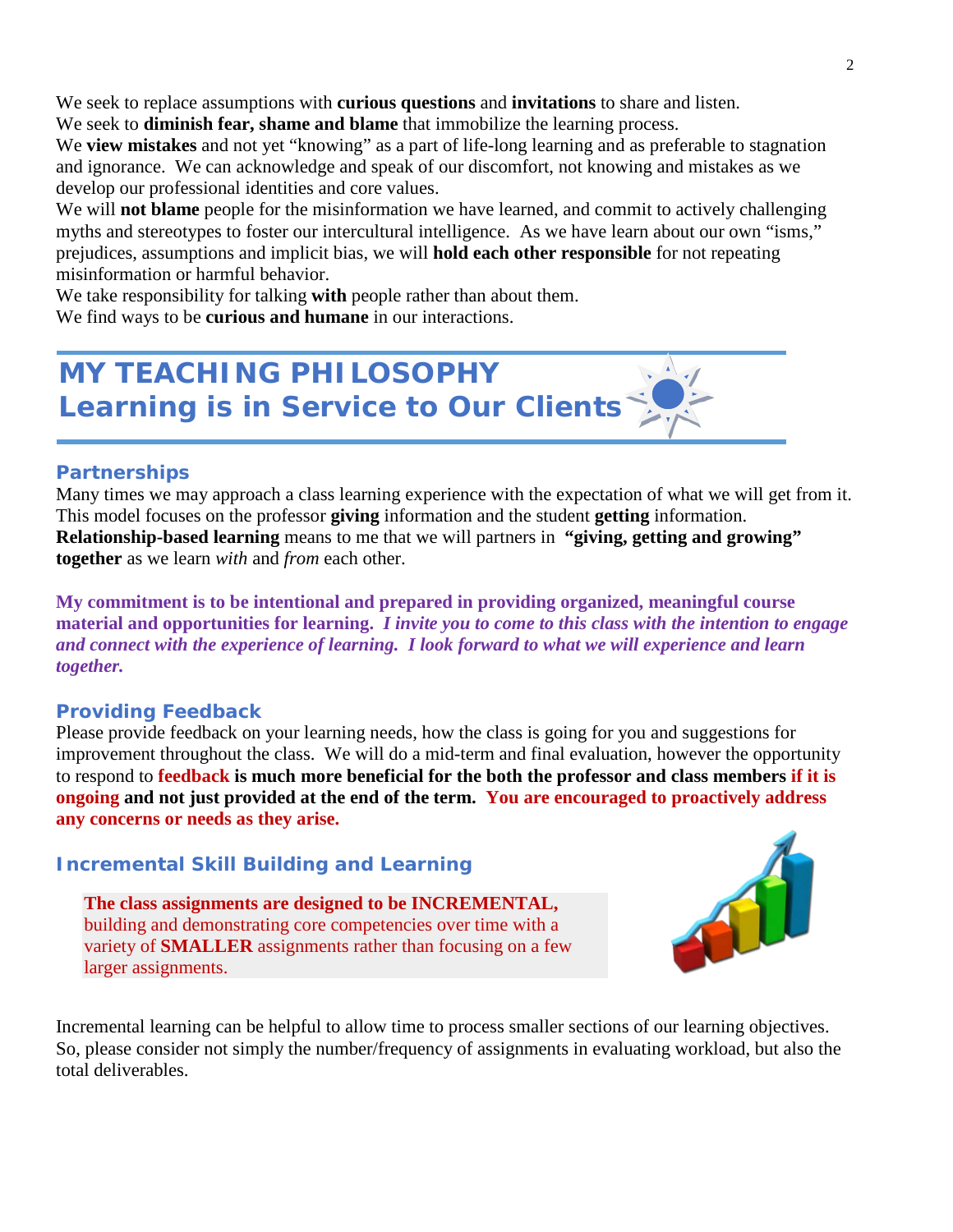# **EXPECTATIONS OF STUDENTS**



# **Personal Accountability in Learning**

Accountability shifts the focus from *not solely* being *about* what *one is taught,* to self-determination about what **one** *consciously chooses to learn.*

Students are expected to take **personal responsibility** and be committed to their own learning experience by being active and responsible partners in the learning process by coming to each class session prepared, ready and willing to contribute to meaningful discussion and learning. An optimal individual learning experience is one that is **active, self-directed** and requires engagement. It is not solely about what **one is taught**, but also about what **one consciously chooses to learn**. As class partners, we will seek to contribute to a meaningful and successful experience for the class as a whole; however, each student is ultimately responsible for her/his own depth of engagement and experience of one's individual learning.

#### **Professional Use of Self**

#### **Respect for Others**

- $\checkmark$  Students are encouraged and expected to demonstrate openness to ideas and perspectives different from one's own interests, views, belief and preferences.
- $\checkmark$  Listening and learning require a safe place and we commit to provide this safe space in this class.
- $\checkmark$  Sharing differing ways of thinking and how one sees the world is not always focused on changing others' minds, but on cultivating a way of being with others that fosters curiosity and a desire to see and hear another's point of view.
- $\checkmark$  We will be mindful that in our desire to advocate for our beliefs and values, that we do not commit the very acts of aggression, devaluation, marginalization, disenfranchisement and dismissal of others that we may have experienced and/or are trying to prevent.

# **APPLICATION OF NASW CODE OF ETHICS AND PROFESSIONAL USE OF SELF IN THE CLASSROOM**

The social work program is one of professional preparation. In addition to acquiring theoretical knowledge, students are expected to acquire professional values, to integrate knowledge from a range of courses, to develop professional skills and professional behaviors and identity.

The NASW Code of Ethics outlines a set of core values that form the basis of the Social Work profession's purpose and perspective. The Code encourages behaviors which promote professionalism and respect not only for clients, but for colleagues and employers as well.

- It is expected that all students conduct themselves in a manner consistent with the Code of Ethics and demonstrate professional use-of-self behaviors in class including civility, respect, courtesy and ACTIVE listening with fellow students, the instructor and guest presenters. See Use-of-Self documents on Canvas.
- *"Social workers should avoid unwarranted negative criticism of colleagues in communications with clients or with other professionals. Unwarranted negative criticism may include demeaning comments that refer to colleagues' level of competence or to individuals' attributes such as race,*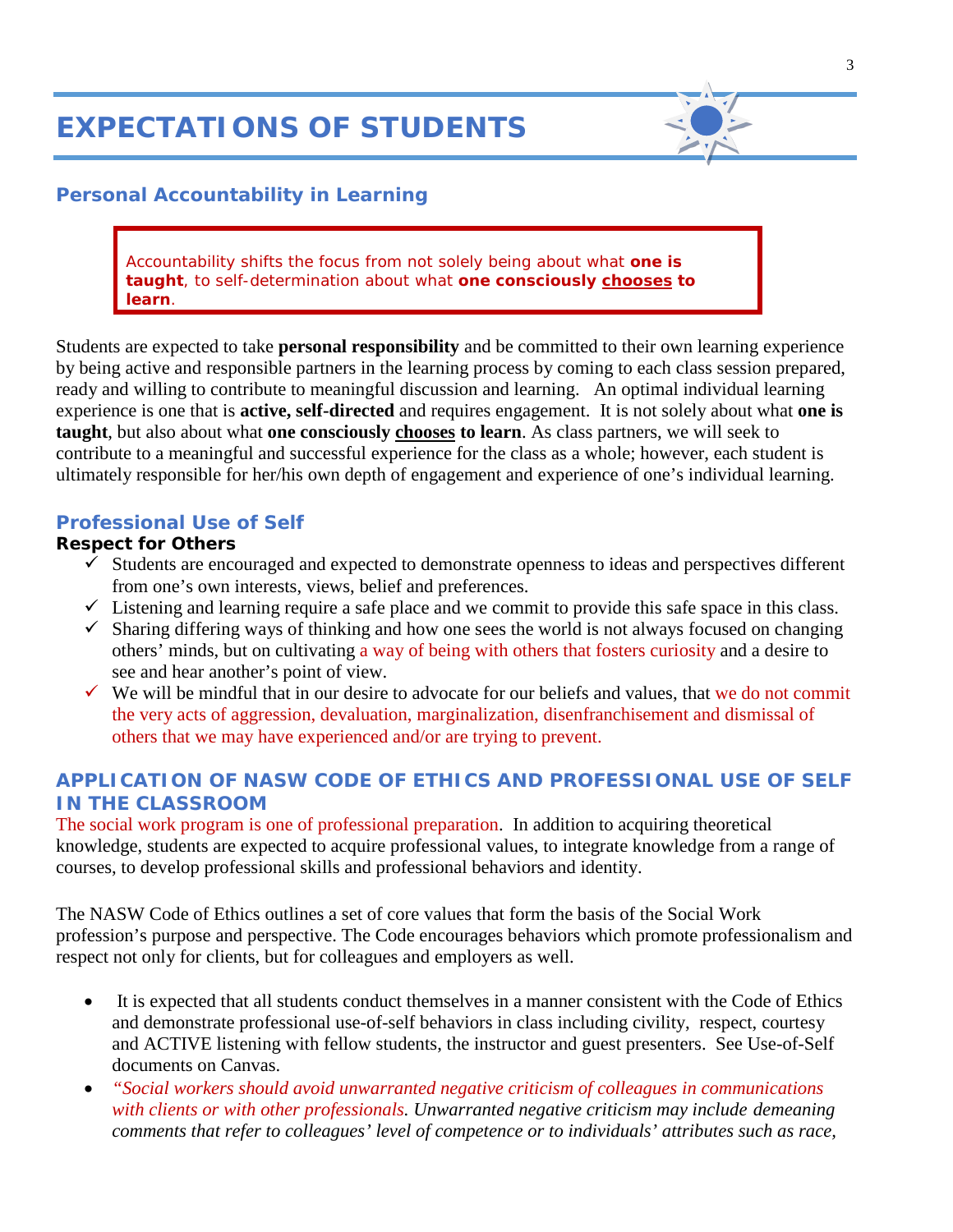*ethnicity, national origin, color, sex, sexual orientation, gender identity or expression, age, marital status, political belief, religion, immigration status, and mental or physical disability."* NASW Code of Ethics 2.01

• As professionals, you are expected to maintain confidentiality and respect differences. You are asked to honor confidentiality of relevant information shared by professor, colleagues and guest speakers and to de-identify client information shared in class in order to support a safe atmosphere for sharing and learning.

For further elaboration of the values and ethical standards inherent in social work, students are encouraged to access the Code of Ethics at:<http://www.socialworkers.org/pubs/code/code.asp> and the UM SSW Student Guide

# **ABOUT THE COURSE**

#### **Course Description**

In the current healthcare system, it is all too common for consumers to face problems accessing care in artificially separate physical, mental, and behavioral health care systems, and to experience difficulty obtaining care that is collaborative, culturally appropriate, and responsive to their complex health care needs. A preponderance of scientific evidence demonstrates that separated, unresponsive, and fragmented health care is ineffective, costly, and unsustainable. For example, patients with severe mental illness have been shown to die an average of 25 years sooner than matched patients without severe mental illness, due to poor management of chronic disease and lack of routine primary care. Conversely, mounting evidence shows that costs are reduced, quality is improved, and fragmentation of care is minimized when behavioral health providers work as integrated members of health care teams. The rapid adoption of 'health care home' team-based models by primary care and specialty care systems is an indication that collaborative, team-based, integrated physical and behavioral care is rapidly emerging.

#### **Course Content**

This course will provide students with an overview of major causes of mortality and morbidity in the United States, including demographic, biological, behavioral, social, and community factors affecting health, disease, and quality of life. Selective international comparisons will be made. Special emphasis will be placed on risk factors and protective factors and implications for health promotion and disease prevention over the life span. A major focus of this course will be the impact of race, ethnicity, culture, gender, age, and sexual orientation on health and disease, as well as the effects of poverty, discrimination, and privilege on access, utilization, and quality of care. Comparative definitions and theories of health and disease, including their evolution, strengths, limitations, and implications for social work and social welfare, will be presented. Theories and research on health behavior will be examined, including cultural differences in health beliefs and practices, use of health services, and barriers to care. Research and theory on stress, coping, and adaptation to illness over the life span will be presented, including the role of social support and the impact of discrimination and privilege on health status and disease outcomes. Implications for social work practice and social policy will be addressed throughout this course.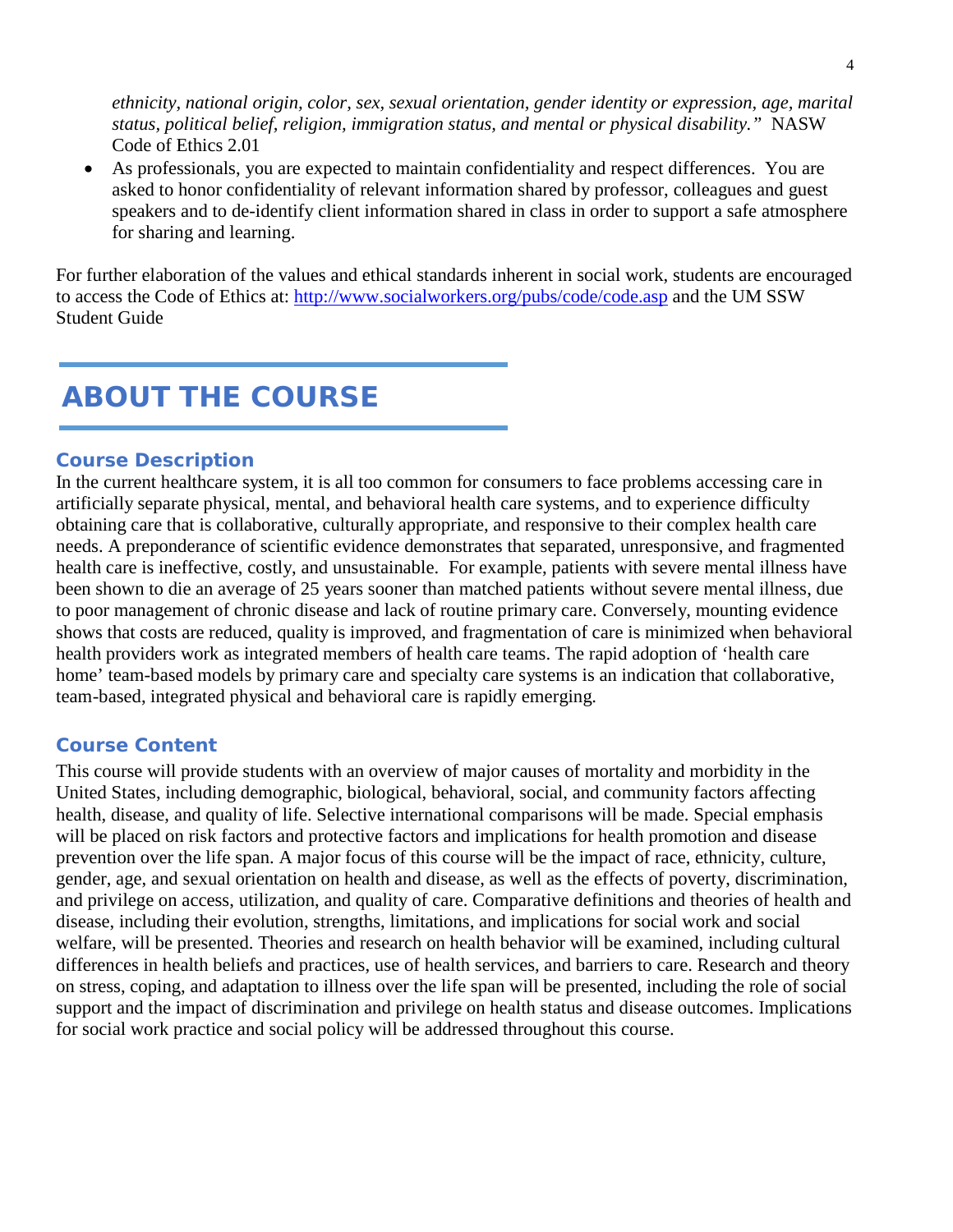# **Course Objectives**

Upon completion of the course, students will be able to:

- 1. Describe the major causes of mortality and morbidity in the United States, and identify significant differences among various population groups.
	- 1.1. Discuss the impact of diversity dimensions such as ability, age, class, color, culture, ethnicity, family structure, gender (including gender identity and gender expression), marital status, national origin, race, religion or spirituality, sex, and sexual orientation across the life span.
	- 1.2. Discuss the influence of social, economic, geopolitical, and environmental factors on mortality and morbidity.
	- 1.3. Discuss the ethical and social justice implications of differences in mortality and morbidity across population subgroups.
- 2. Compare concepts and definitions of health and disease, including their evolution, strengths, and limitations, as well as the implications for social work and social welfare.
	- 2.1. Identify biological, socioeconomic, cultural, and behavioral risk and protective factors for health, disease, and quality of life across the life span.
	- 2.2. Explain the impact of poverty, discrimination, and privilege on health status and disease outcomes, including the ethical and social justice implications.
	- 2.3. Discuss the implications of concepts of health and disease for health promotion, disease prevention, treatment, and rehabilitation.
- 3. Describe current theories and models of health behavior and their implications for health promotion, disease prevention, treatment, and rehabilitation.

3.1. Describe socioeconomic, cultural, and religious differences in health beliefs and practices, utilization of health services, and barriers to care.

3.2. Describe stress, strain, coping, and adaptation as they relate to health and disease across the life span.

### **Educational Policy and Accreditation Standards (EPAS)**

This course will also support student development in the following Council of Social Work Education competency based standards

- Competency 1: Demonstrate Ethical and Professional Behavior
- Competency 2: Engage Diversity and Difference in Practice
- Competency 3: Advance Human Rights and Social, Economic, and Environmental Justice
- Competency 4: Engage In Research-informed Practice
- Competency 5: Engage in Policy Practice
- Competency 6: Engage with Individuals, Families, Groups, Organizations, and Communities

#### **Relationship of the Course to Four Curricular Themes**

*Multiculturalism and Diversity* will be addressed throughout this course and will be highlighted in content related to differences in health outcomes, beliefs, behaviors, and the role of protective factors and social support in health status and disease outcomes. The key diversity dimensions will be examined as they relate to health beliefs and health behavior.

*Social Justice and Social Change* will be addressed in content examining differences in mortality and morbidity in population subgroups, and access and barriers to care. This course emphasizes the identification of theories, practice and/or policies that promote social justice, illuminate injustices and are consistent with scientific and professional knowledge.

*Promotion, Prevention, Treatment, and Rehabilitation* will be addressed through content on concepts and definitions of health and disease, theories and models of health behavior, and stress, coping, and adaptation as they relate to health and disease across the life span.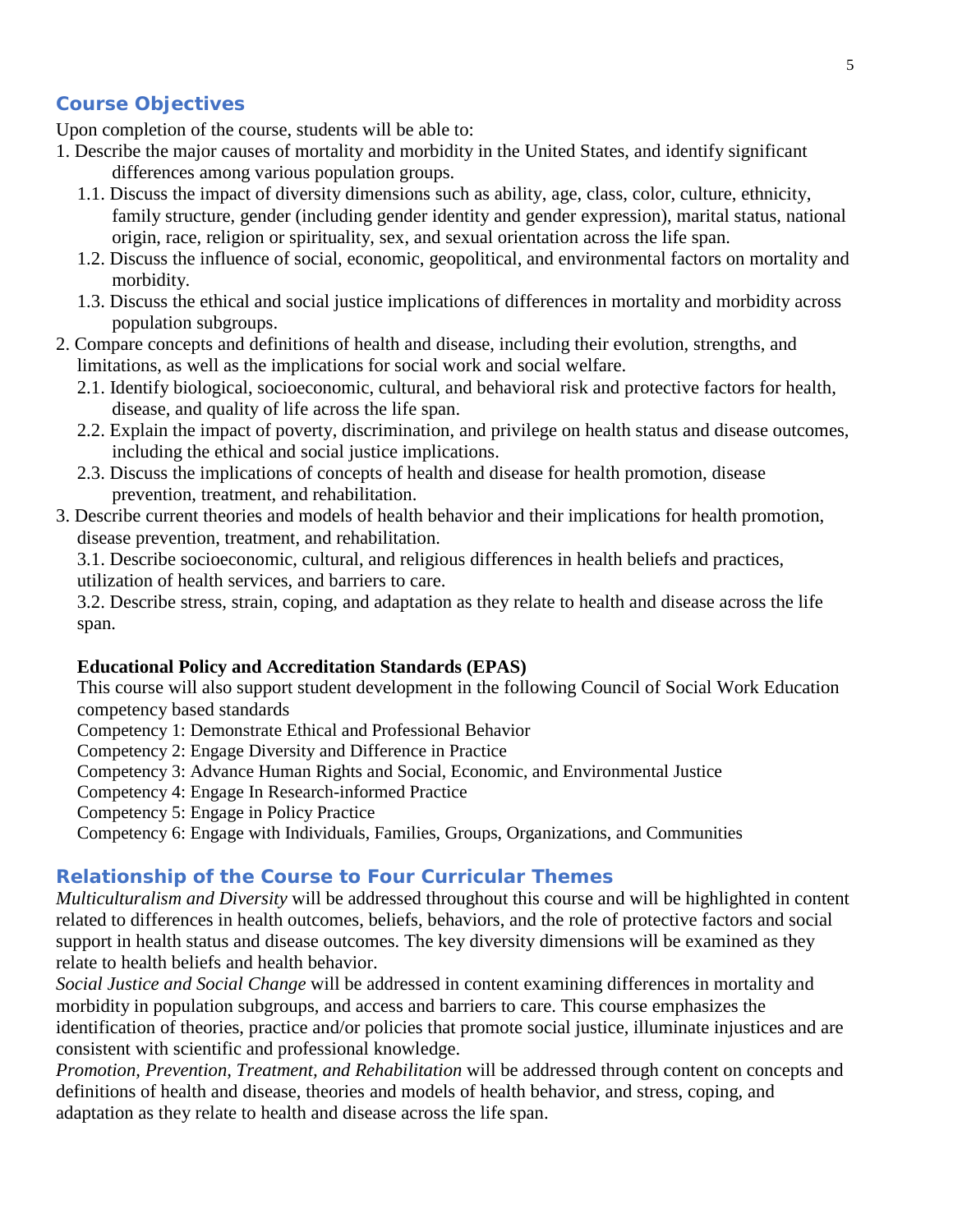*Behavioral and Social Science Research* will be presented throughout the course and will include findings from epidemiology, demography, medical sociology, health psychology, medical anthropology, social work, public health, medicine, nursing, and health services research.

# **Relationship of the Course to Social Work Ethics and Values**

Social work ethics and values will be addressed in the context of the NASW Code of Ethics. This course will increase awareness of the intersectionality of medical ethics, social work ethics and bioethics. Students will evaluate ethical issues involved in medical-ethical issues and dilemmas and decision making in health social work and discuss the impact of the social worker's values and reactions to these issues.

# **Focus on Privilege, Oppression, Diversity and Social Justice (PODS)**

This course integrates PODS content and skills with a special emphasis on the identification of theories, practice and/or policies that promote social justice, illuminate injustices and are consistent with scientific and professional knowledge. Students are invited and expected to actively contribute from their experiences, field placement practice and knowledge of readings, etc. to help support and develop a vision of social justice, learn to recognize and reduce mechanisms that support oppression and injustice, work toward social justice processes, apply intersectionality and intercultural frameworks and strengthen critical consciousness, self- knowledge and self-awareness to facilitate PODS learning.

# **INFORMATION, POLICIES and RESOURCES**

# **Accommodations for Students with Disabilities**

If you are in need of an accommodation for a disability, please notify me during **the first week of class** and provide the appropriate accommodation recommendation documents so we can make every effort to meet your needs in a timely and effective way. Students with disabilities may contact Services for Students with Disabilities at 734-763-3000 or in Room G664 Haven Hall to coordinate accommodations. To the extent permitted by law, information will be treated as private and confidential.

# **Student Mental Health and Wellbeing**

The University of Michigan is committed to advancing the mental health and wellbeing of its students. If you or someone you know is feeling overwhelmed, depressed and/or in need of support, there are services are available. For assistance, contact Counseling and Psychological Services (CAPS) at 734-764-8312 or [https://caps.umich.edu;](https://caps.umich.edu/) University Health Services at 734-764-8320 or https:www.uhs.edu/mentalhealthsvsc. For alcohol and drug concerns and/or assistance regarding sexual assault contact

https://www.uhs.umich.edu/aodresources#sexualassault. For a listing of other mental health resources available on and off campus, see [http://www.umich.edu/~mhealth/students.htm](http://www.umich.edu/%7Emhealth/students.htm) or<http://www.umcpd.org/>

# **Safety and Emergency Preparedness**

In the event of an emergency, dial 9-1-1 from any cell phone or campus phone.

All University of Michigan students, faculty and staff are required to familiarize themselves with emergency procedures and protocols for both inside and outside of the classroom. In the event of possible building closure (i.e. severe weather conditions, public health notices, etc.) you may contact (734)764- SSWB(7793) for up-to-date School closure information.

**Be Prepared**. Familiarize yourself with the emergency card posted next to the phone in every classroom/meeting room. Review the information on the emergency evacuation sign (located nearest the door) and locate at least (2) emergency exits nearest the classroom.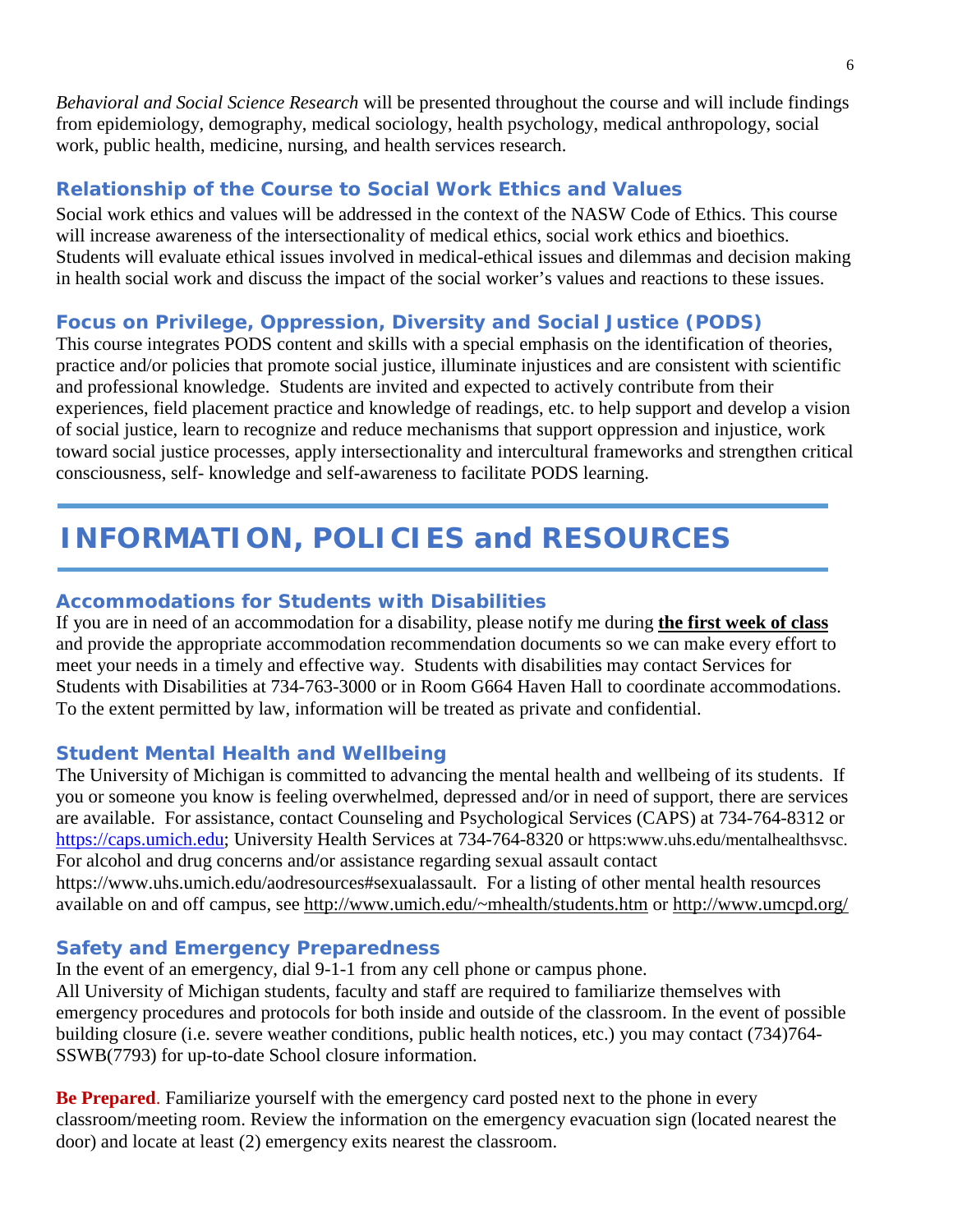If you are concerned about your ability to exit the building in the case of an emergency, contact the Office of Student Services School of Social Work (Room 1748; phone: [734-936-0961\)](tel:734-936-0961) and/or email [ssw-](mailto:ssw-ADAcompliance@umich.edu)[ADAcompliance@umich.edu](mailto:ssw-ADAcompliance@umich.edu)

For more information view the annual Campus Safety Statement at [http://www.dpss.umich.edu/.](http://www.dpss.umich.edu/) Register for UM Emergency Alerts at [http://www.dpss.umich.edu/emergency-management/alert/.](http://www.dpss.umich.edu/emergency-management/alert/)

# **Religious Observations and Military Service**

Students who will be absent during the semester due to religious observance and/or military services should notify me **during the first week of class** to facilitate appropriate accommodations and arrangements to obtain class materials and coordinate Competency Make-up assignments.

# **Academic Conduct, Honesty & Integrity**

All students are expected to know and comply with the academic integrity policies of the University of Michigan and School of Social Work. Students are held to the highest standards of academic and professional conduct. Cheating is the act of obtaining or attempting to obtain credit for academic work through use of any dishonest, deceptive or fraudulent means and is unacceptable and inconsistent with the Code of Academic and Professional Conduct and the NASW Code of Ethics which apply to all students enrolled in the School of Social Work. Any form of cheating (use of someone else's work, obtaining tests from previous semesters, using assignments from other classes), plagiarism (verbatim copy of another's material and not acknowledging the direct quotation or unacceptable paraphrasing which does not use one's own words and structure, and failure to acknowledge that the content is not original) and/or aiding and abetting dishonesty will result in a failing grade for the relevant assignment and is grounds for expulsion. All suspected violations will be referred to the Associate Dean for Educational Programs.

You are responsible for understanding the meaning of academic integrity and plagiarism. Please refer to the Student Guide to the Master's in Social Work Degree Program or see <http://www.lib.umich.edu/academic-integrity/resources-students> for further information. Students who are found responsible for academic misconduct are subject to disciplinary action up to and including dismissal from the School of Social Work, revocation of degree, or any other sanction deemed appropriate to address the violation.

# **Distribution of Papers to Students**

The federal informational privacy act prohibits anyone other than the student access to that student's papers. Papers should be returned by the instructor directly to or mailed to the student. During the semester, papers will be returned directly to students. **Papers submitted at the end of the term may be returned by mail to the student, if the student supplies a self-addressed, self-stamped envelope to the instructor no later than the last day of class for return by U.S. Mail. Uncollected papers will be destroyed at the end of the semester grading period through confidential methods provided by the SSW**.

# **Dependent Care Resources**

For students with child or parenting/elder care responsibilities, feel free to consult the Students with Children website [\(http://www.studentswithchildren.umich.edu\)](http://www.studentswithchildren.umich.edu/). This site is dedicated to the needs of students at UM who juggle parenting/elder care, study and work. Resources include childcare, financial assistance, social support, housing, and health care information. For additional information on work/life support please also visit the Work/Life Resource Center site: <http://hr.umich.edu/worklife/> and the UM Child Care gateway<https://hr.umich.edu/benefits-wellness/family/childrens-centers>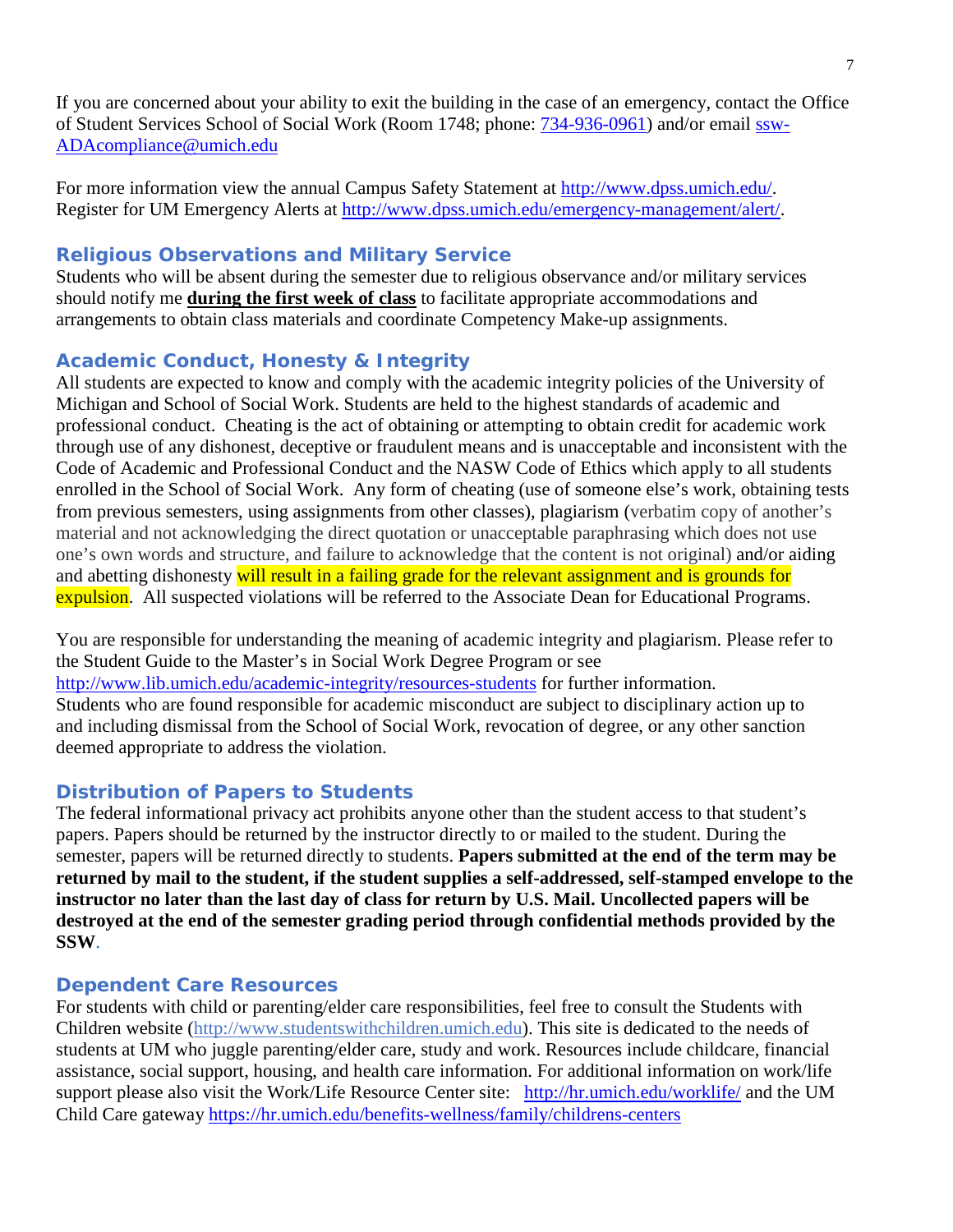# **COURSE REQUIREMENTS**

#### **Class Preparation, Participation and Egagement**

As a graduate student, class attendance, completion of assigned readings for each class, preparation for meaningful participation in class discussion and engagement are highly valued as these behaviors contribute to the quality of learning for the individual and the class as a whole. They are also critical to **our ultimate goal of service to our clients. Predictability, reliability and consistency ("being there") are core to any strong relationship as well as being incredibly important to our clients and our employers. Thus, "being here" with predictability, reliability and consistency is an important core competency for this class.** 

Beyond physical presence through attendance, **class participation is vital** to the learning experience of this course and focuses on being emotionally and intellectually present and engaged in class each week. Active engagement and sharing of your diverse ideas, interpretations, perspectives, ovservations and experiences are highly valued and expected. **In service to our clients, we must learn to use our voices on their behalf and our learning is a part of using our voices for our clients**. Thus, participating in class will be an opportunity to practice and develop this skill even when it is sometimes challenging and/or uncomfortable.

Students should be prepared each week to both be called on and to initiate knowledgeable sharing of their understanding, ideas, reactions and applications from readings in weekly class discussions and integration across progressive weeks. The quality and preparedness of responses illustrating completion of the readings will be used as a part of the assignment of grading for class participation and will differentiate grades of exceptional mastery (A) from grades of mastery (B).

### **ATTENDANCE and ABSENCE POLICY: Please Be Here and Be Present.**

#### **You and Your Learning are Important to the Class**

Classroom interactions cannot be replicated nor the benefit received exclusively from reading class materials. Therefore, on-time attendance, participation and engagement are expectations and requirement and grades are negatively impacted by absences and/or lack of participation and engagement.

- School of Social Work Class Attendance Policy 5.03: It is expected that students attend classes and instructors are encouraged to monitor attendance.
- Promptness in attendance is also valued as it conveys professionalism, respect and courtesy and creates a safe environment for sharing among one another and our guest speakers. We will begin and resume class promptly after designated break(s).
- **Absences are not judged as "excused" or "unexcused.** Life happens and each individual student may have absences from personal choices made regarding prioritization of competing demands as well as due to uncontrollable events. Absences impact competence learning. Therefore, an opportunity is given to learn and demonstrate missed competencies when one is absent from class for any reason.
- **A Make-up option is offered for missed classes.** This work will be graded as Pass-Marginal-Fail. Students who **choose not to do make-up work** or **who do not initiate** and complete make-up work within the required timeframe will receive **a 3 point deduction per each class missed.**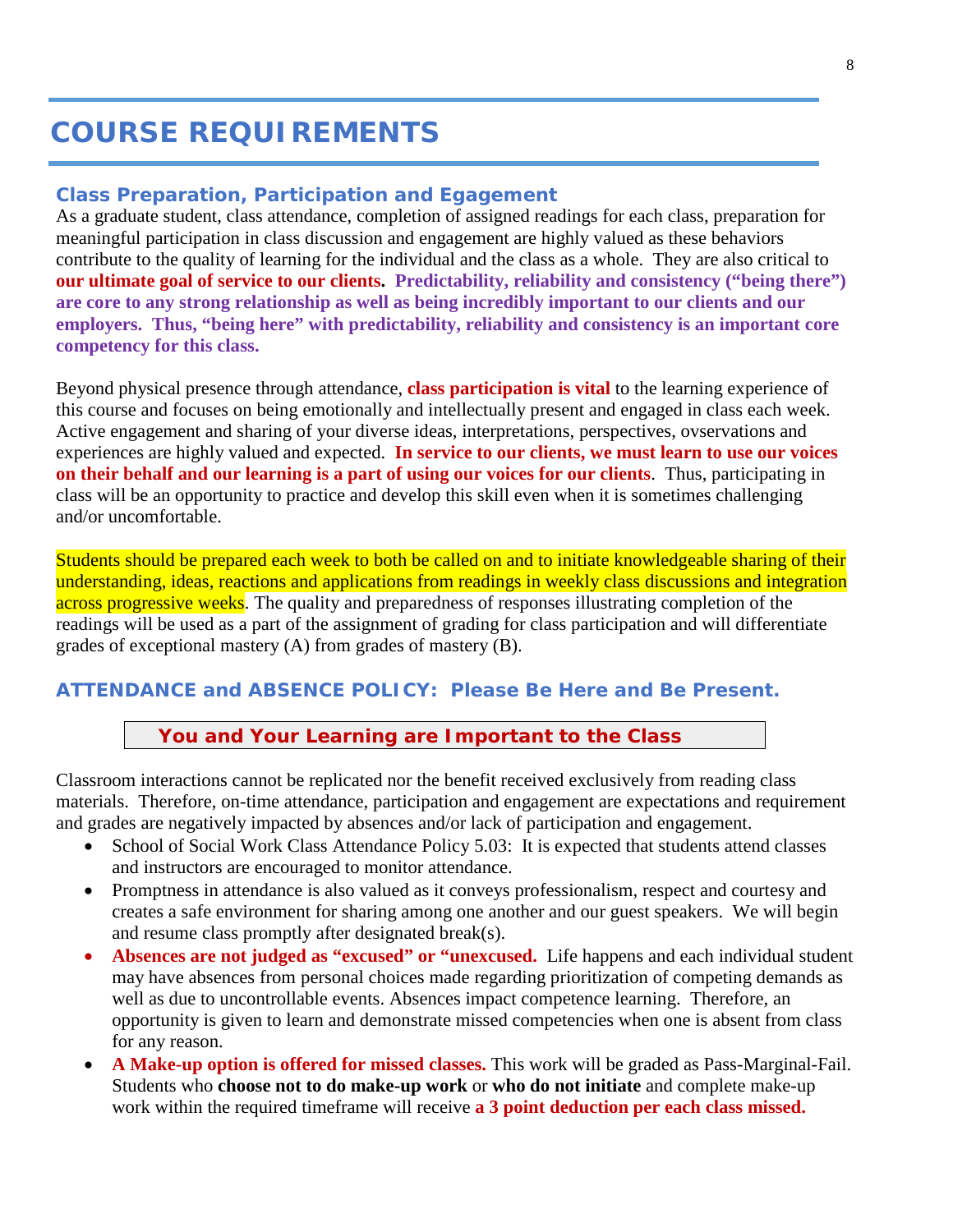- **More than THREE absences for any reason will result in non-credit, non-passing grade for the course due to the significance of the percentage of the course missed.**
- **Partial absences** also negatively impact learning and will be taken into account in evaluating class participation. **A partial absence includes any one of the following**: late arrival after class start time, late return from break after class has resumed and/or early departure before class ends and use of electronic devices for non-class related activities during class which equates to nonpresence.
- Students are asked to notify me of any **planned** absence with as much advanced notice as possible and provide notice of an **unanticipated absence** as soon as they are reasonably able to make contact.
- Completion of Make-up Competency Assignments is to be **self-initiated** by students who choose to do make-up work after any absence and are to be **submitted no later than the second class period following the absence** unless otherwise agreed upon in advance.
- Make-up assignments will be graded as Pass-Marginal-Fail. Students who choose **NOT** to submit Make-Up Competency assignments for any absence within the required timeframe will receive **a 3 point competency deduction per each class missed.**

# **Standard Make-up Competency Assignment for All Absences**

- 1. Complete all required readings for missed class and attest to completion of readings in your written assignment of completion.
- 2. Obtain any handouts distributed in class, class notes, announcements and any other information covered in the missed class from peers.
- 3. Review class Powerpoint posted on Canvas including watching any embedded video(s).
- 4. Complete a 3 page double spaced typed paper addressing:
	- Integrative summary of your take-away understanding and learning/competency **application** from the assigned readings and the powerpoint and any relevant handouts. No APA referencing is needed for this make-up assignment.

# **USE OF PHONES, COMPUTERS AND ELECTRONIC DEVICES**

Our colleagues and guest speakers who are sharing ideas, feelings, and experiences have a right to anticipate and receive our presence and demonstration of professional use-of-self. **Being** *present* **is more than just "showing up." It involves** *presence.* **Presence is perhaps one of the most important interventions we offer to our clients and thus we will practice the art of presence throughout this semester in this class.**

Research regarding portable technology (laptop computers, phones, PDAs, etc.) confirms that these devices can be a supportive classroom tool when used with a clear goal (i.e. note taking, interactive exercises) while also having negative consequences such as time spent on non-course tasks (i.e. emails, texting) and disruption to others *(CRLT Occasional Papers, No. 30 Use of Laptops in the Classroom: Research and Best Practices*).

To foster an environment of safety, openness and presence, the focus of class time will center on understanding and discussion of the content presented, asking questions, sharing integrative ideas, giving examples, writing notes, practicing active listening and presence, or otherwise deepening yours and other's knowledge of the material in some way.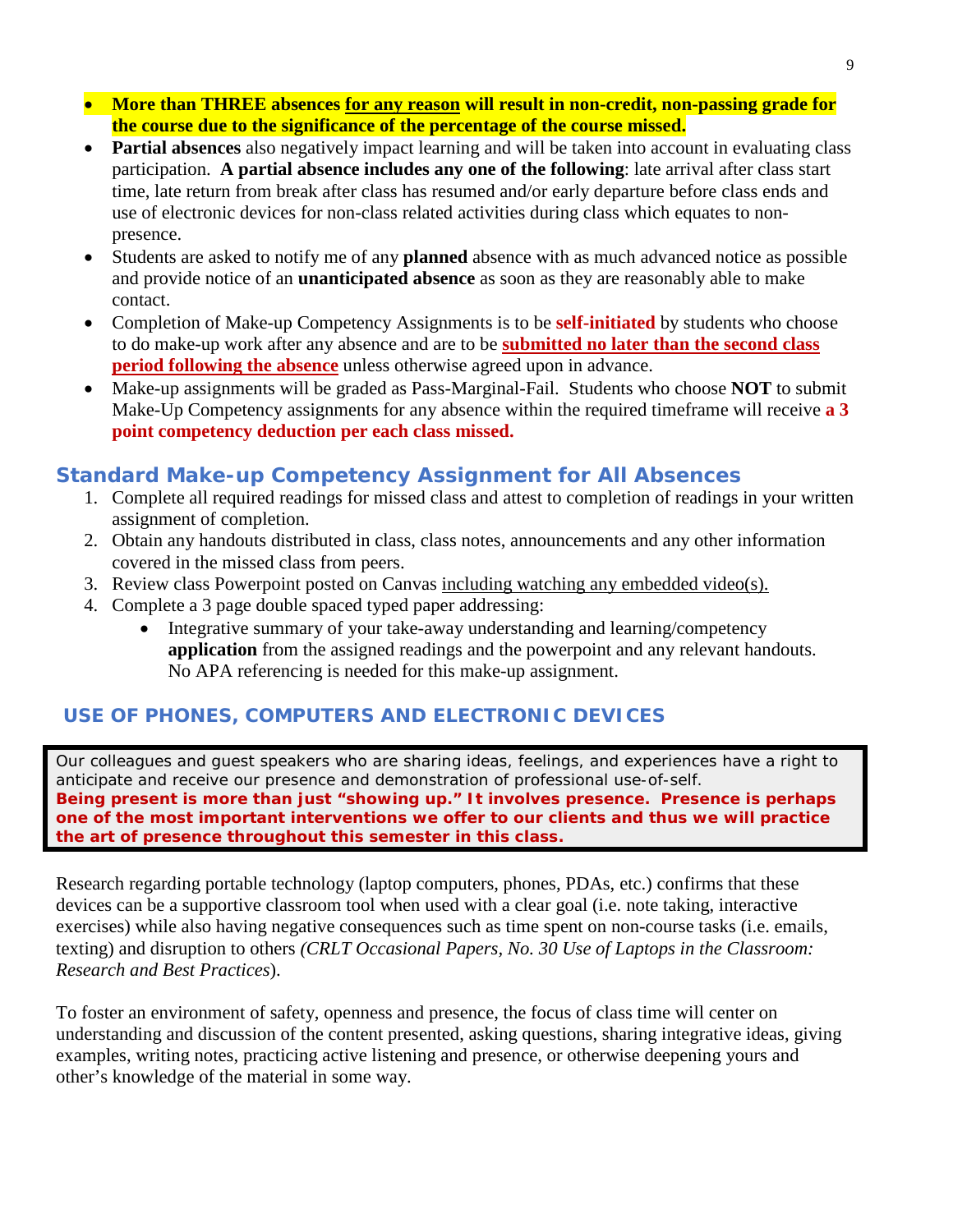- Using electronic devices to assist in note taking and specifically directed class activities is encouraged for those who find this beneficial.
- **If you feel you must monitor email and text messages, you are respectfully asked to do so during breaks and/or to leave the classroom to do so.**
- *Presence is a professional use-of-self skill*. Use of non-class related computer/phone/electronic devices/reading materials **will be considered as the equivalent of being absent from class** and will impact attendance and class participation grades.

### **Note Taking and Powerpoint Presentations**

I share the following evidence-based abstract with you for your consideration regarding note taking. Given this research, I will not be posting powerpoints on Canvas prior to class.

*"Taking notes on laptops rather than in longhand is increasingly common. Many researchers have suggested that laptop note taking is less effective than longhand note taking for learning. Prior studies have primarily focused on students' capacity for multitasking and distraction when using laptops. The present research suggests that even when laptops are used solely to take notes, they may still be impairing learning because their use results in shallower processing. In three studies, we found that students who took notes on laptops performed worse on conceptual questions than students who took notes longhand. We show that whereas taking more notes can be beneficial, laptop note takers' tendency to transcribe lectures verbatim rather than processing information and reframing it in their own words is detrimental to learning."* Mueller, P. (2014). The pen is mightier than the keyboard: Advantages of longhand over laptop note taking. *Psychological Science*: doi:10.1177/0956797614524581

# **COURSE ASSIGNMENT INFORMATION**

Assignments are designed to use a variety of evaluation methods including written papers, classroom activities and discussions and in-class quizzes to allow opportunities to address strengths and preferences of diverse individual students. The goal of the course assignments is to **promote integration and meaning** of the material and competency in services provided to clients. **You are empowered to selfdirect your learning and assignments with some opportunities to choose areas of interest.**

Due to vision accommodation needs of the instructor, paper copies of written assignments are to be submitted at the beginning of the class on the due date with **all pages stapled together including relevant additional materials as assigned**. If you are unable to submit written assignments, please make other arrangements to get a paper copy of your assignment to class or to my office by the assignment due date and time. **Emailed assignments will not be accepted.** 

#### **Assignment Descriptions and Rubrics**

Written assignment descriptions and grading rubrics have been provided to clearly explain assignment expectations and point values**.** Please review these prior to completing and submitting your assignments to help you meet assignment criteria. You are encouraged to initiate asking questions regarding assignments and grading prior to submission.

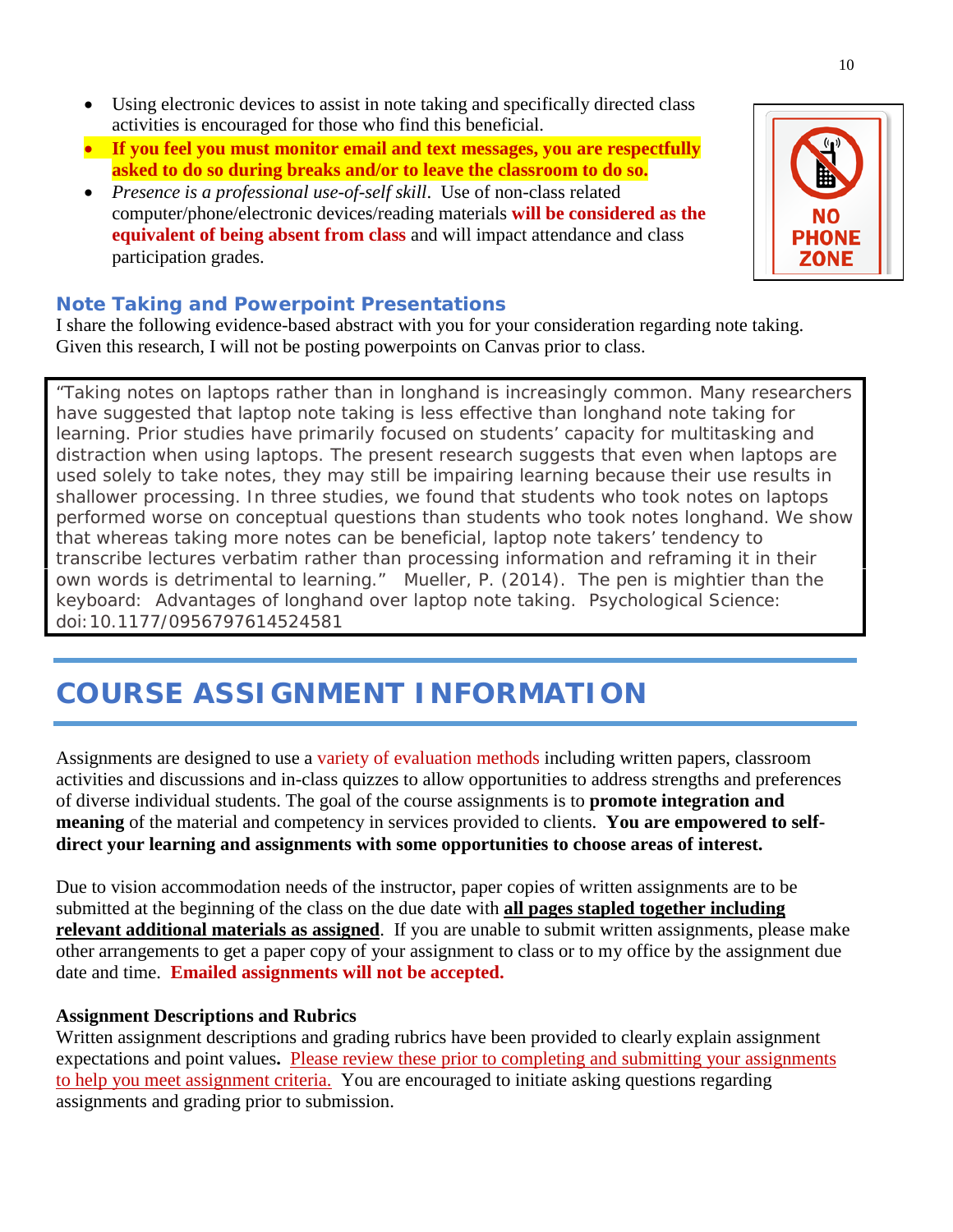#### **Students are responsible for reading both the syllabus and assignment instructions/grading rubrics posted on Canvas and for self-monitoring of assignment due dates.**

# **Late Completion of Assignments**

Meeting deadlines, planning ahead and timeliness in completing tasks are all important skills in our professional lives. Fairness goals guide my consistent application of expectations for all students. Therefore, late assignments will result in deduction unless the circumstances are both rare and compelling. Commonly occurring life experiences (i.e. multiple demands/busy schedule, traveling, computer problems) are NOT considered grounds for exceptions for late assignments deductions.

# **Writing Skills**

Strong writing and communication skills are essential to effective social work practice. As professionals we will continually be assessed and judged on **our ability to express ideas clearly and professionally on behalf of our clients, our organizations, our profession and ourselves**. Graduate level writing skills will be expected in this course including appropriate grammar, in-text citations, references, organization of thought, clarity of expression and creativity in your writing. **The SSW Career Center offers writing assistance services** and study tips for MSW students including proofreading, spelling edits and addressing basic argument flow issues. To make an appointment, contact [ssw-cso@umich.edu](mailto:ssw-cso@umich.edu) or call 734-763-6259. Writing labs are available through the Sweetland Writing Clinic in Angel Hall: http://www.lsa.umich.edu/sweetland/

All papers must be typewritten and double-spaced using a 12-point font and one inch margins. **APA format** is the definitive source for standardized writing in the behavioral and social sciences and is required for assignments requiring referencing. Please refer to the APA Style manual (6<sup>th</sup> edition) at MLibrary APA Citation Guide

**<http://guides.lib.umich.edu/c.php?g=282964&p=1885441> or** <http://owl.english.purdue.edu/owl/resource/560/01/>

# **Key components of APA format to be used in written papers include:**

- Title page with running head
- Double spaced 12 font with 1 inch margins
- Number pages except for title page in upper right corner
- Indent 5 spaces for first line of every paragraph
- Sources must be cited in the text of the paper (i.e. Gehlert and Browne (2012) state...)
- Reference page with all sources at the conclusion of the paper
- All direct quotes must be referenced with source and page number
- Referencing internet sources: <http://www.apastyle.org/elecref.html>

# **Required Reading**

Readings are considered a foundation of the course and you will be expected to know the content of the readings and to incorporate this knowledge into your assignments. The amount of assigned reading will varying from week to week, but overall, assigned readings per week over the semester are consistent with graduate level workload expectations.

It is expected that assigned readings posted for each week will be completed prior to each class to enhance discussion and interaction. SCANNING the readings does not meet the definition of completion of the readings. **Grades of A will require completion of assigned readings.**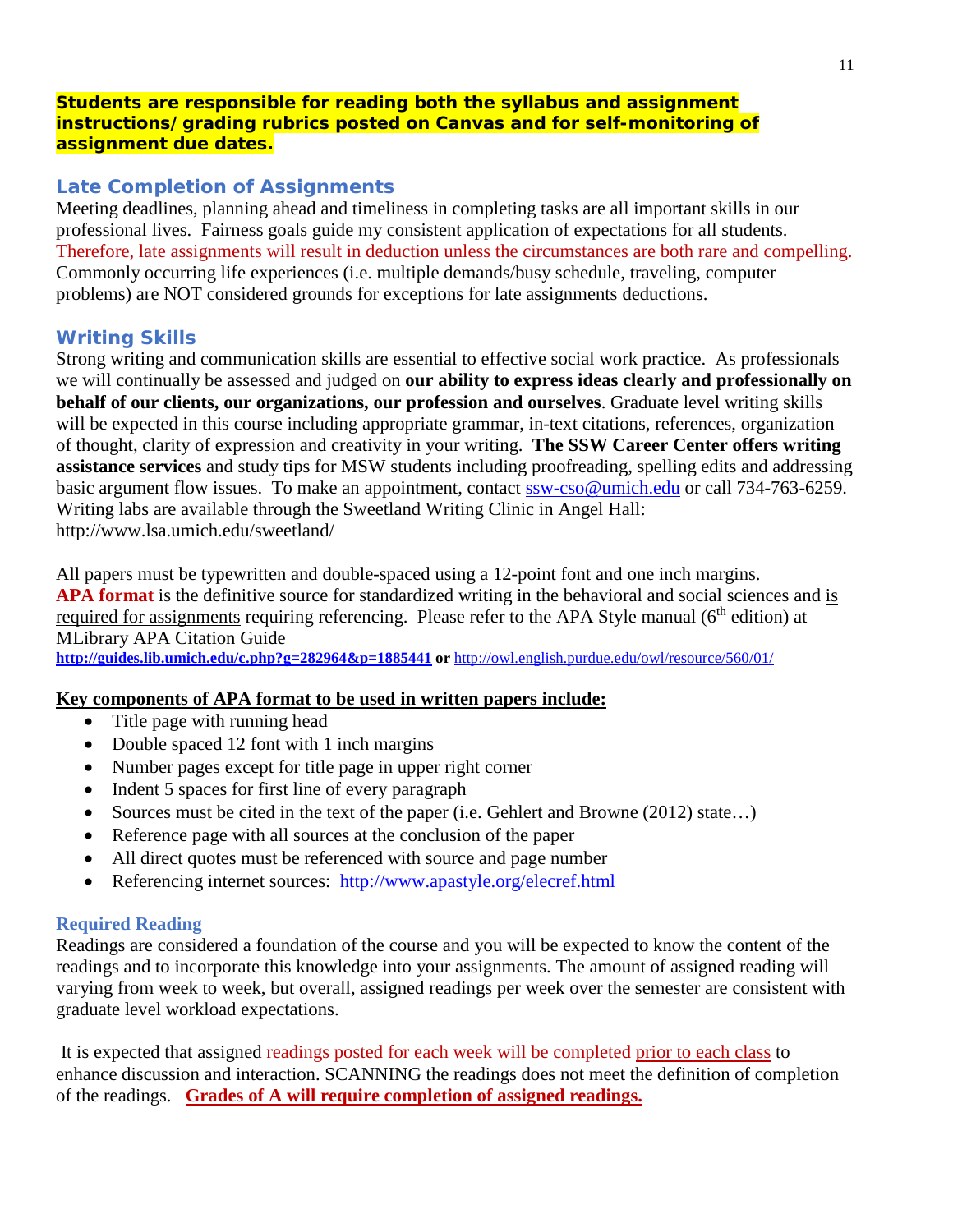#### **Additional Readings**

The amount of required text reading has been designed to provide you with a basic foundation while giving you freedom to individualize supplemental readings. **You are expected and encouraged to do literature searches and additional reading to meet some assignments and to pursue areas of interest**. You must use scholarly literature to support your presentation of material. You need to use multiple sources and synthesize them. Do not heavily rely on direct quotations from your sources; instead summarize them in your own words.

**Additional relevant handouts** will also be distributed in class for reading. Additional reference materials specific to class topics will be discussed throughout the term.

#### **SOME RELEVANT JOURNALS**

Social Work in Health Care Ethnicity and Health Health and Social Work Social Science and Medicine Social Work in Public Health Journal of Health and Social Behavior American Journal of Epidemiology American Journal of Public Health Ethnicity and Disease Health Education and Behavior Health Psychology Journal of Adolescent Health Journal of Aging and Health Journal of Gerontology Journal of Health for the Poor and Underserved Journal of the American Medical Association Journal of the National Medical Association Journal of Psychosocial Oncology New England Journal of Medicine Pediatrics Women and Health Social Work in Public Health Social Work in Mental Health

#### **REQUIRED COURSE TEXT**

Gehlert S. & Browne, T. (2012). *Handbook of health social work* (Second Edition). Hoboken: John Wiley and Sons.

**Additional required and optional readings resources are available on the course Canvas site.**

#### **Optional Text**

Curtis, R. & Christian, E. (2012). Integrated care: Applying theory to practice. New York: Taylor & Francis.

#### **Optional Supplemental Reading (On-line)**

Woolf, S. & Aron, L. (Eds.) (2013). U. S. Health in International Perspective: Shorter lives, poorer health. New York: National Academies Press. <http://www.nap.edu/download/13497>

#### **Useful Websites**

National Center for Health Statistics. Health, United States, 2010: With Special Feature on Death and Dying. Hyattsville, Maryland. 2011.<http://www.cdc.gov/nchs/hus.htm>

2012 Statistical Abstracts. Available:<http://www.census.gov/compendia/statab/>

National Library of Medicine, Medline Plus Health Information <http://medlineplus.gov/>

Women's Health USA, 2012 <http://www.mchb.hrsa.gov/whusa12/index.html>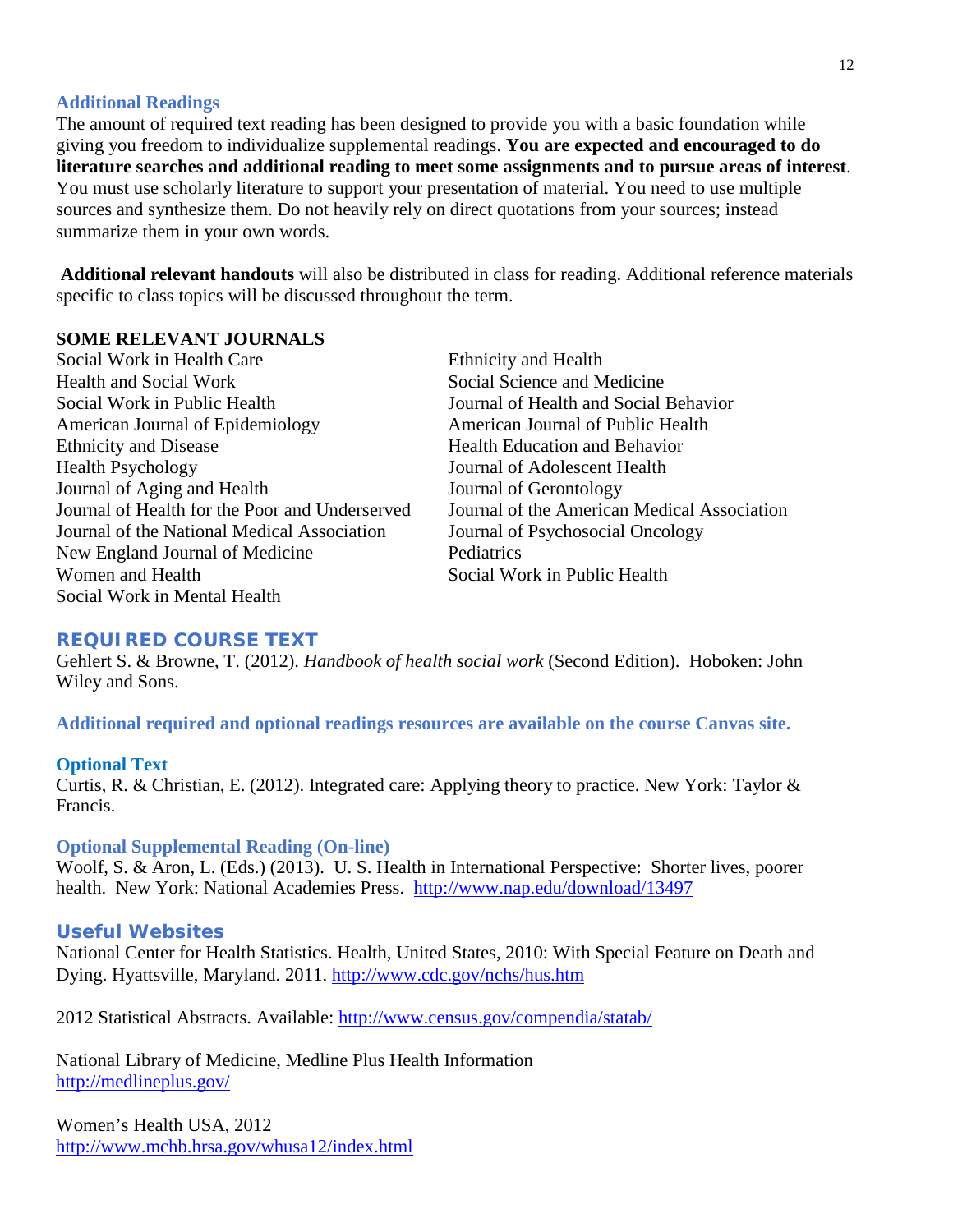Office of Women's Health, Quick Health Data Online, DHHS http://www.healthstatus2010.com/owh/index.html

National Women's Health Information Center, DHHS <http://www.4woman.gov/>

CDC Women's Health <http://www.cdc.gov/Women/>

CDC Lesbian/ Bisexual Health <http://www.cdc.gov/lgbthealth/women.htm>

CDC Men's Health <http://www.cdc.gov/men/>

CDC Gay and Bisexual Men's Health <http://www.cdc.gov/msmhealth/>

CDC LBGT Health <http://www.cdc.gov/lgbthealth/about.htm>

FDA Women's Health Website <http://www.fda.gov/womens/default.htm>

# **GRADING**

*Academic standards matter to our clients and the responsibilities with which we are entrusted in our work with and on behalf of them.*

# **Grades are the outcome of student efforts and demonstration of competency.** *They are "earned"*

*not "given.*" While this course has been designed to provide information and learning experiences, what you ultimately gain will largely depend on your use-of-self, your engagement in the class and your commitment to take responsibility for your individual learning.

# **All assignments will be graded with these criteria:**

- Address **specific assignment criteria** defined in instructions and rubric
- **Professional and academically sound writing skills** (clarity of thought, relevance, depth and specificity of your points, organization and flow, APA referencing as appropriate)
- Ability to **think critically, evaluate and analyze beyond description and integrate concepts/content across the term, creativity, originality, thoroughness in addressing content**
- Inclusion of relevant **professional values and ethics** (PODS, strengths-based perspective)
- **Integration and demonstration of completion and understanding assigned readings** and additional literature when appropriate
- **On time completion** by assigned due date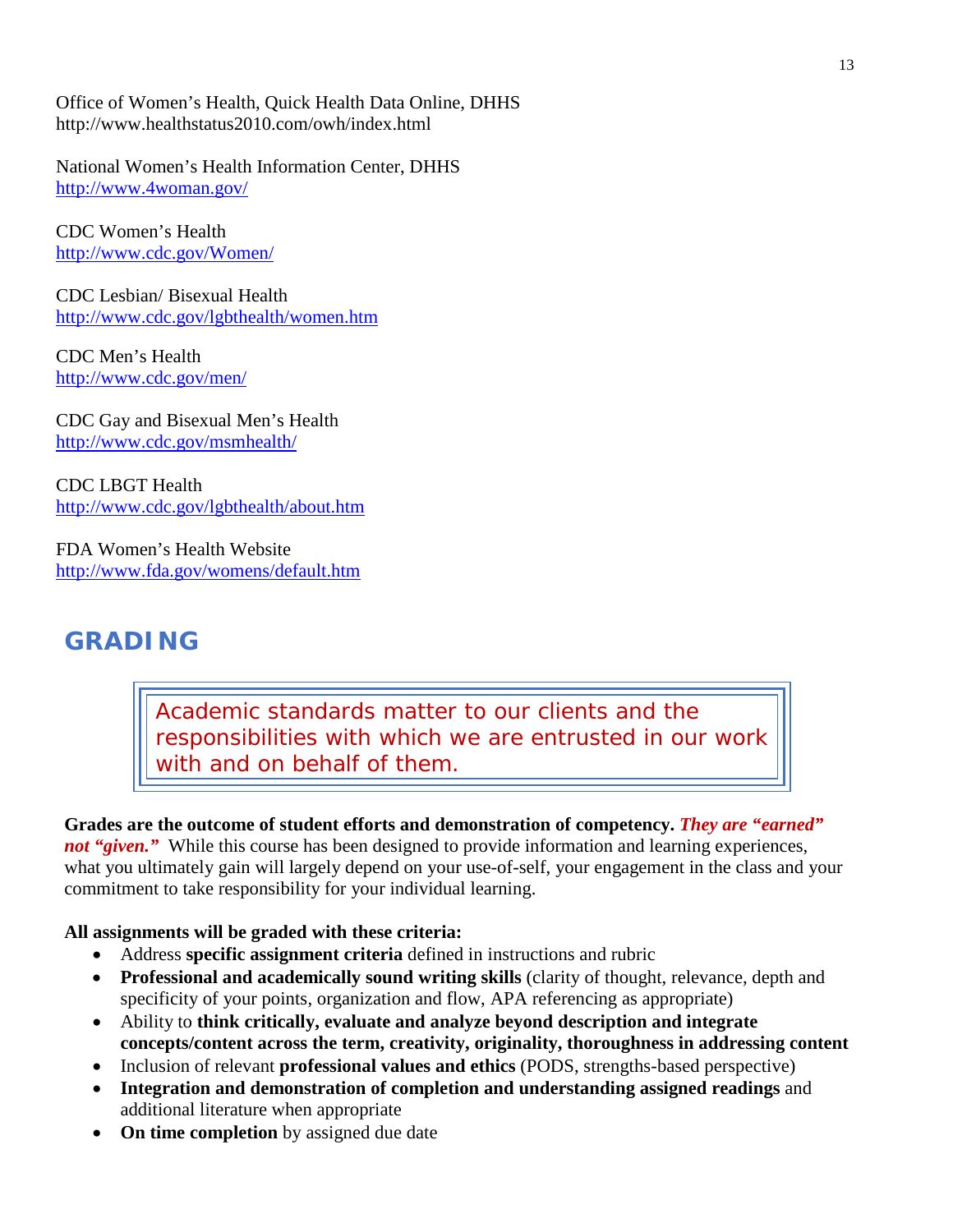**Academic standards matter to our clients** and the responsibilities with which we are entrusted in our work with and on behalf of them. Graduate school standards anticipate that **for every credit hour spent in the classroom, students will spend 2-3 hours outside of the classroom** to complete readings and assignments at a level of mastery. Time constraints are validated as a part of life. We will seek to acknowledge that not every assignment may be completed at the mastery level depending on one's individual situation, life events, goals and/or choices. A grades are not always possible AND meaningful learning can still occur.

Final Grades will be based on individual personal performance and demonstration of course competencies and expectations including the quality of the work, demonstration of reading and ability to apply concepts. Grades reflect competencies demonstrated in the context of one's normal life challenges which include both controllable and uncontrollable elements regarding time, obligations, multiple demands life events and choices each student makes.

Students who feel that after feedback, they would like to redo a written assignment for re-submission and consideration of additional earned points should notify me promptly and may submit a revision **within one week** after the paper was returned. The original paper and the revised paper with changes clearly highlighted should be submitted.

| I mai ichci grades are defined by the behoof of bocial work as follows.                        |
|------------------------------------------------------------------------------------------------|
| Earned for <b>exceptional individual performance and superior mastery</b> of the material.     |
| The use of $A+ (100)$ , A (95-99), and A-(90-94) should distinguish the degree of              |
| superiority.                                                                                   |
| Earned for students who demonstrate <b>mastery of the material</b> .                           |
| $B+$ (87-89) indicates performance just above the mastery level but not in an exceptional      |
| manner. B (84-86) indicates mastery and B- (80-83) indicate just below the mastery             |
| level.                                                                                         |
| Mastery of the material is <b>limited</b> .                                                    |
| C- is the lowest grade which carries credit. $C + (77-79)$ , C (74-                            |
| 76) and C- (70-73).                                                                            |
| Indicate deficiency and carry no credit. (Below 70)                                            |
| Indicate failure and carry no credit.                                                          |
| Incomplete grades can be given in rare situations in which significant unforeseen,             |
| extraordinary and compelling reasons prevent completion of work AND there is a                 |
| definite plan and date for completion pre-approved by the instructor.                          |
| • If more than one-third of the required course assignments are incomplete and/or more         |
| than 3 classes are missed, an incomplete grade will not be given $\&$ credit for the course is |
| NOT possible.                                                                                  |
| • In fairness to all students, incomplete grades will not be given based on requests for time  |
| extensions to complete assignments without a compelling reason and sufficient                  |
| justification provided beyond common life experiences of having limited time or                |
| multiple class deadlines.                                                                      |
| • Students are responsible for initiating advanced contact with the instructor to              |
| request an incomplete grade and to establish a specific plan for completion. If no             |
| contact has been initiated by the student with the instructor regarding incomplete work        |
| and/or no specific plan has been established to complete work by the last day of class, a      |
| grade will be given based on the completed work submitted thus far. This may                   |
| potentially result in a grade which carries no credit.                                         |
|                                                                                                |

Final letter grades are defined by the School of Social Work as follows: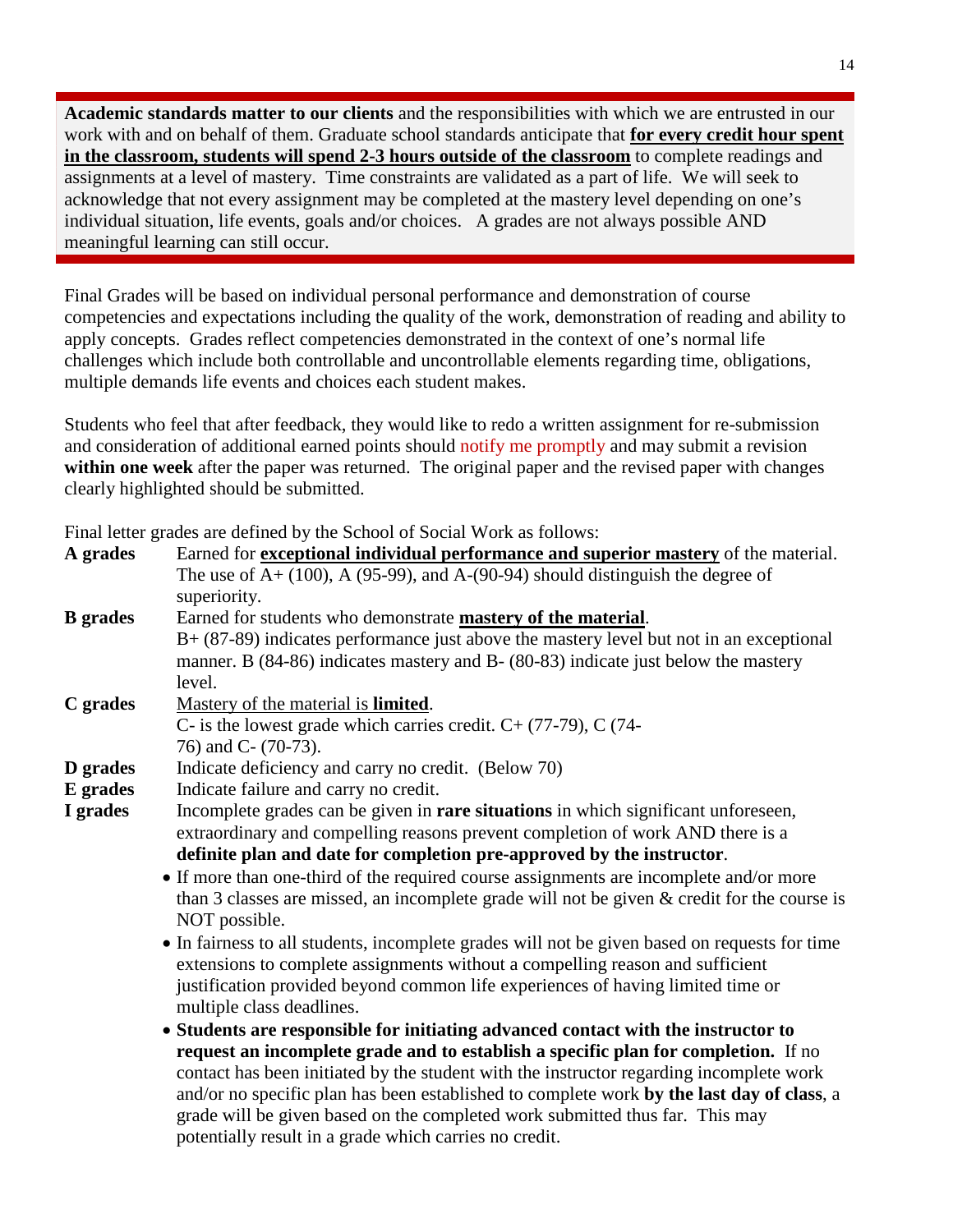# **WRITTEN ASSIGNMENTS and CLASS PARTICIPATION**

# **1. In-Class Application Activities and Quizzes 21 points total**

These activities focus on application of the course concepts in a practical way. They will involve inclass quizzes, discussion, analysis and demonstration of your understanding of course readings and concepts.

We will be doing in-class assignments and random time-limited quizzes throughout the semester that are worth points. Students who miss either part or all of the quiz or activity due to an absence or tardiness will not be allowed to make-up or complete the quiz/activity. **The lowest quiz score on one quiz and on one in-class assignment will be dropped from the final calculation of the grade.**

- **2. "Anatomy" of a Chronic Illness Paper 45 points total** This paper will be done over the course of the semester in three distinct parts. This will provide you with an opportunity to apply course concepts in an incremental format leading to a holistic view of the "anatomy" of an illness.
- **3. Self-Selected Articles of Interest and Written Summary and Class Discussion 14 points total** You will have the opportunity to choose 2 articles of your own interest related to relevant course topic areas.
- **4. Social Work Role and Values Articulation Paper 10 points** This final assignment is designed to help prepare you for articulating your role and your values in your integrated practice.
- **5. Class Participation, Class Attendance, Engagement & Professional Use Self 10 points** Class attendance, participation and professional use of self are core behaviors that are highly valued in this class and are a part of the learning experience which has relevant application to future professional practice. As professionals in helping professionals, it is important to be able to speak out to advocate for clients and to address issues as a silent worker can have limited impact.

Class participation involves sharing and discussing class concepts and their application to our work. Participation is not simply talking and sharing your opinions. **Each week come prepared to discuss** your understanding and application of what you have read, concepts from the class that apply to your field placement/clinical experiences, what you notice in the world regarding health care topics related to class. The quality of participation is important and effectively comes from reading the assigned texts, analyzing theories and concepts and then noticing how to apply them to working with clients and organizations.

**Expectations are further defined in a separate Profession Use- of-Self document and a Class Participation Self-Evaluation Rubric posted document.**

# **More detailed assignment descriptions, requirements and guidelines are available in Canvas**.

 The instructor reserves the right to make changes to the syllabus as appropriate and will communicate changes to students in as timely a manner as possible.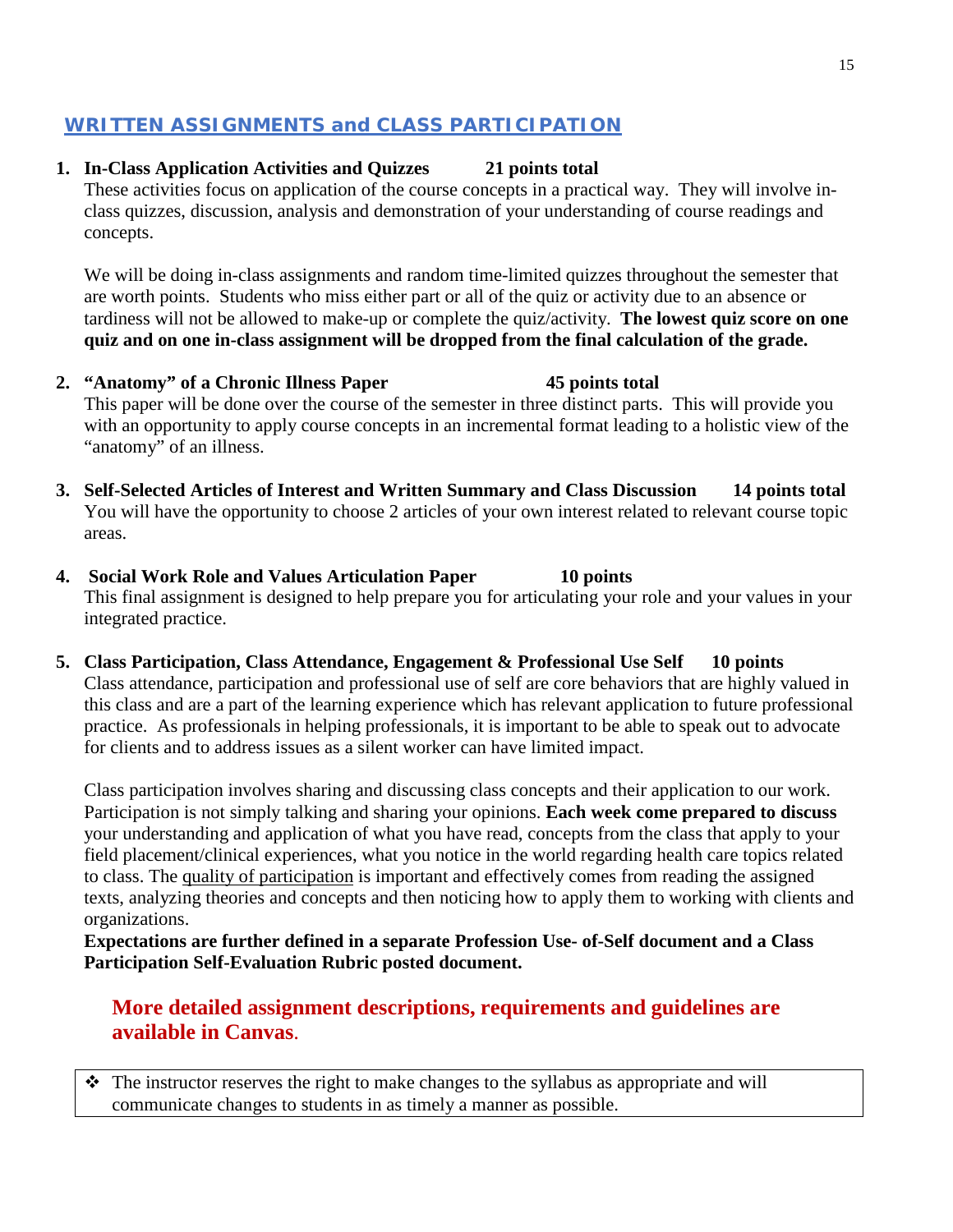**Course Outline and Assigned Readings R= Required Readings**

**Sept. 7 Course Overview #1 Introduction to Integrated Health Care Social Work Roles in Health Care Settings**

*Required Readings:*

- **Gehlert & Browne: Chapter 1 (R)**
- Craig, S., Frankford, R., Allan, K., Williams, C., Schwartz, C., Yaworski, A., Janz, G., Malek-Saniee, S. (2016). Self-reported patient psychosocial needs in integrated primary health care: A role for social work in interdisciplinary teams. *Social Work in Health Care, 55*(1). doi:10.1080/00981389.2015.1085483
- Summergrad, P. & Kathol, R. (2014). Integrated Care in Psychiatry: Redefining the role of mental health professionals in the medical setting. Chapter 1: A vision of integrated psychiatric and medical care for 2023. New York: Springer.
- Theodoridou, A., Hengartner, M. P., Gairing, S. K., Jäger, M., Ketteler, D., Kawohl, W., Lauber, C., & Rössler, W. (2015). Evaluation of a New Person-Centered Integrated Care Model in Psychiatry. *Psychiatric Quarterly, 86*(2), 153-168.

#### **Sept. 14 Social Epidemiology/Social Determinants of Health #2 Social and Environmental Interaction; Communities and Health Health Indicators and Risk Factors; Distribution of Health and Illness**

- **Gehlert & Browne: Chapters 4 and 7 (R)**
- Woolf & Aron Chapters 3, 4, and 7
- Bowen, R. & Walton, Q. (2015). Disparities and the social determinants of mental health and addictions: Opportunities of a multifaceted social work response. *Health and Social Work, 40*(3), 59-64.
- Braverman, P., Egerter, S., & Williams, D. (2010). The social determinants of health: Coming of age. *Annual Review of Public Health, 32*, 381-398.
- Philip, D. & Reisch, M. (2015). Rethinking social work's interpretation of "environmental justice": From local to global. *Social Work Education, 34*(5). 471-483.
- Wolbring, G. (2011). People with disabilities and social determinants of health discourses. *Canadian Journal of Public Health, 102(4)*, 317-19.
- Pamela Jackson, David R. Williams (2006). The intersection of race, gender, and SES. Chapter 5 in *Gender, Race, Class, and Health: Intersectional Approaches*. San Francisco: Jossey-Bass.
- Gass, E. & Bezold, M. P. (2013). Generation Y, shifting funding structures, and health care reform: Reconceiving the public health paradigm through social work. *Social Work in Public Health, 28*(7), 685-693. doi:10.1080/19371918.2011.619460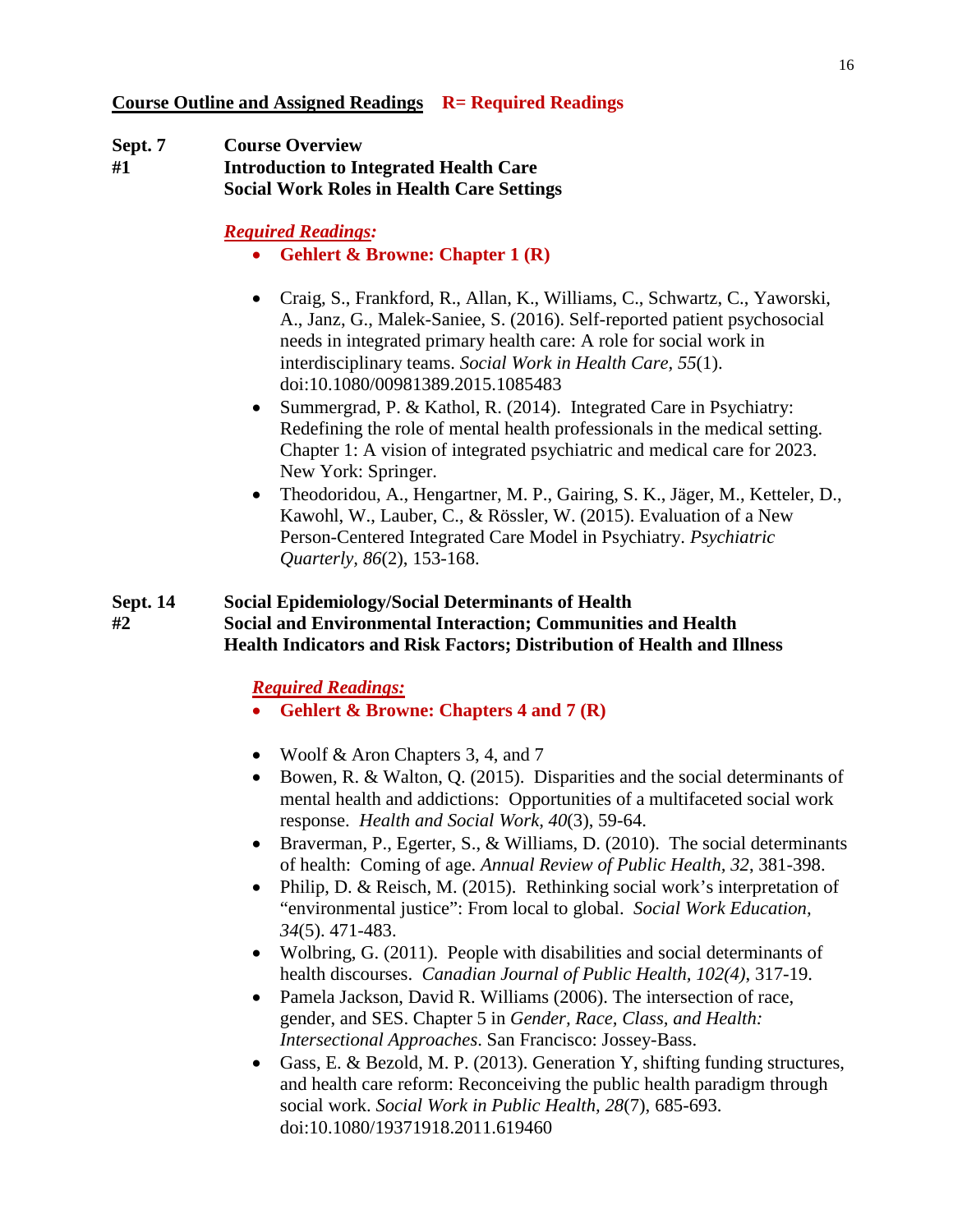# **Sept. 21 Article of Choice #1 Written Summary Due #3 Current Status of Health Care in U. S.**

**Disparities, Unequal Access Policy Considerations**

- **Article of Choice #1 of interest relevant to this week's topic on health care disparities (See Canvas for assignment details)**
- **Gehlert & Browne: Chapter 5 (R)**
- Browne, T., Pitner, R. & Freedman, D. (2013). When identifying health disparities as a problem is a problem: Pedagogical strategies for examining racialized contexts. *Journal of Prevention and Intervention in the Community*, *41*, 220-230.
- Woolf & Aron Chapters 4 and 8
- Corrigan, P., Pickett, S., Batia, K. & Michaels, P. (2014) Peer navigators and integrated care to address ethnic health disparities of people with serious mental illness. *Social Work in Public Health*, *29*:6, 581-593.
- Feagin, J. & Bennefield, Z. (2014). Systemic racism and U.S. health care. *Social Science & Medicine, 103*, 7-14.
- Grant, J., Mottet, L., Tanis, J., Harrison, J., Herman, J., & Keisling, M. (2011). Injustice at Every Turn: A Report of the National Transgender Discrimination Survey. *National Transgender Discrimination Survey*. Washington.
- Krahn, G., Walker, D., Correa-De-Araujo, R. (2015). Persons with disabilities as an unrecognized health disparity population. *American Journal of Public Health, 105*(S52), S198-S206.
- Bhattacharya, G. (2013). Contextualizing disparity reduction in rural health care: A call to action. *Journal of Family Social Work, 16*, 86-100.
- Hartley, D. (2004). Rural health disparities, population health, and rural culture. *American Journal of Public Health, 94*(10), 1675-1678.
- Stroumsa, D. (2014). The state of transgender health care: Policy, law, and medical frameworks. American Journal of Public Health, 104(3), e31e37.
- Department of Health and Human Services Action Plan to Reduce Racial and Ethnic Health Disparities [http://minorityhealth.hhs.gov/npa/files/Plans/HHS/HHS\\_Plan\\_complete.pdf](http://minorityhealth.hhs.gov/npa/files/Plans/HHS/HHS_Plan_complete.pdf)
- The New England Regional Health Equity Council (RHEC) (2016). Health Equity Profile and Call to Action. [https://drive.google.com/a/umich.edu/file/d/0BxNlb\\_\\_OgMsZZDVEN3djN](https://drive.google.com/a/umich.edu/file/d/0BxNlb__OgMsZZDVEN3djNG1Jcnc/view) [G1Jcnc/view](https://drive.google.com/a/umich.edu/file/d/0BxNlb__OgMsZZDVEN3djNG1Jcnc/view)
- Silverstein, J. (March 12, 2013). How racism is bad for our bodies. The Atlantic. https://www.theatlantic.com/health/archive/2013/03/how-racismis-bad-for-our-bodies/273911/
- Policy Link(2014). Health Equity: Moving beyond "health disparities." [http://www.policylink.org/sites/default/files/Health%20Equity%20101%20F](http://www.policylink.org/sites/default/files/Health%20Equity%20101%20Final%20May%202014%20AS%20pdf.pdf) [inal%20May%202014%20AS%20pdf.pdf](http://www.policylink.org/sites/default/files/Health%20Equity%20101%20Final%20May%202014%20AS%20pdf.pdf)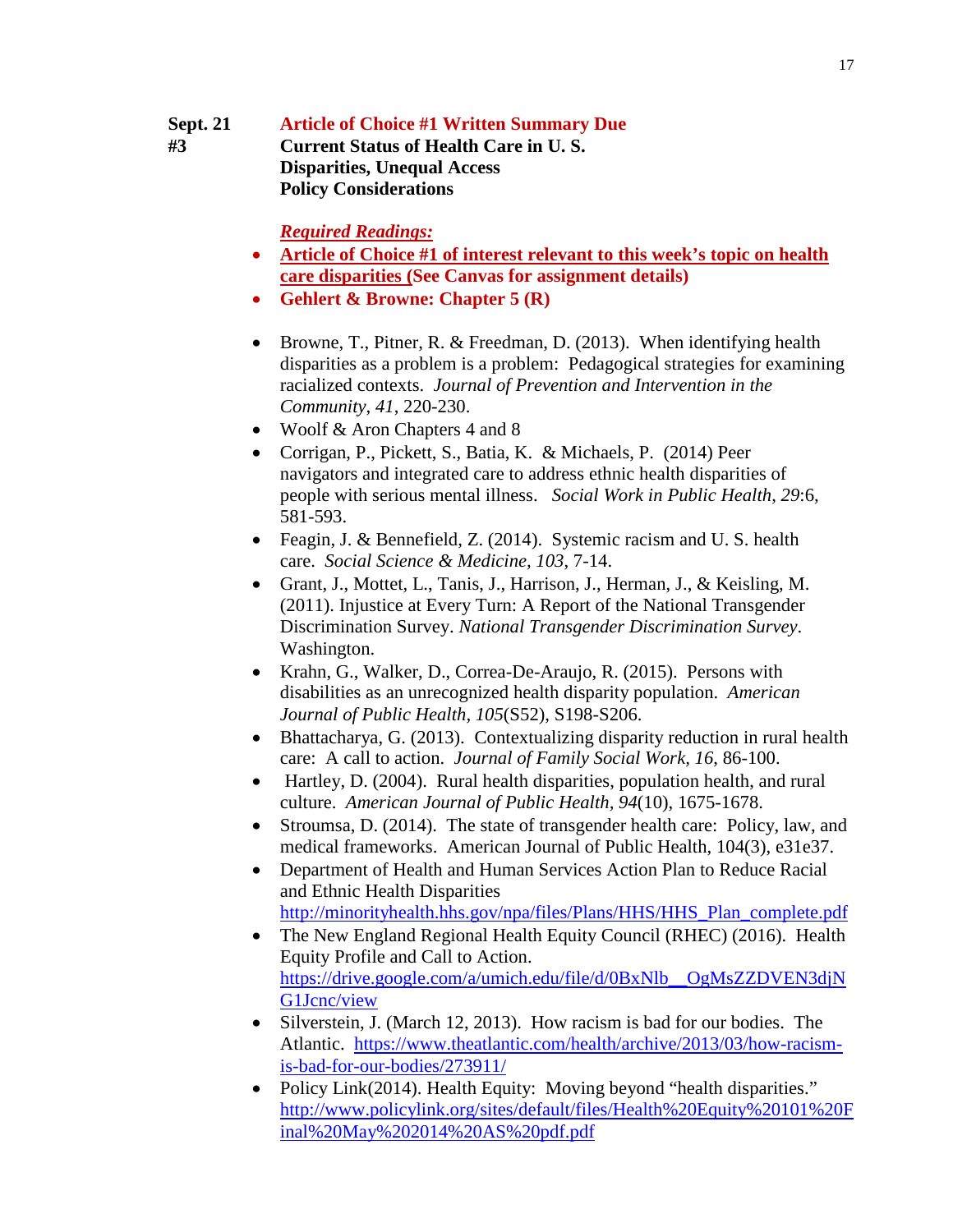- LaVeist, T., Richardson, W. & Richardson, N. (2011). The state of racial inequities in health care. Robert Wood Johnson Foundation. <http://www.rwjfleaders.org/sites/default/files/Scholars%20Forum%20research%20paper%20111314b.pdf>
- Illes, R., Grace, A., Nino, J. & Ring, J. (2015). Culturally responsive integrated health care: Key issues for medical education. *The International Journal of Psychiatry in Medicine*, 50(1), 92-103.
- Health, United States, 2015. (2016). Hyattsville, MD: National Center for Health Statistics. Report No.: 206-1232. https://www.ncbi.nlm.nih.gov/books/NBK367640/

# **Sept 28 Implicit Bias in Health Care**

 **#4**

- **Zestcott, C., Blair, I., & Stone, J. (2016). Examining, the presence, consequences and reduction of implicit bias in health care: A narrative review. Group Process & Intergroup Relations, 19(4), 528-542. (R)**
- **Go to<https://implicit.harvard.edu/implicit/takeatest.html> and click on and read** "**Information about the IAT" highlighted link to learn about IAT. Then, chose "I wish to proceed" and choose one test to take. Please print out your results page and bring it with you to class this week. Estimated test completion time: 10 minutes per website.**
- [Hall, W.,](http://search.proquest.com.proxy.lib.umich.edu/indexinglinkhandler/sng/au/Hall,+William+J/$N?accountid=14667) [Chapman, M.,](http://search.proquest.com.proxy.lib.umich.edu/indexinglinkhandler/sng/au/Chapman,+Mimi+V/$N?accountid=14667) [Lee, K.,](http://search.proquest.com.proxy.lib.umich.edu/indexinglinkhandler/sng/au/Lee,+Kent+M/$N?accountid=14667) [Merino, Y.](http://search.proquest.com.proxy.lib.umich.edu/indexinglinkhandler/sng/au/Merino,+Yesenia+M/$N?accountid=14667), [Thomas, T.,;](http://search.proquest.com.proxy.lib.umich.edu/indexinglinkhandler/sng/au/Thomas,+Tainayah+W/$N?accountid=14667) et al (2015). Implicit racial/ethnic bias among health care professionals and its influence on health care outcomes: A systematic review. *[American Journal of Public](http://search.proquest.com.proxy.lib.umich.edu/pubidlinkhandler/sng/pubtitle/American+Journal+of+Public+Health/$N/41804/PrintViewFile/1733897452/$B/C5832BDEEBEB4508PQ/1?accountid=14667)  [Health](http://search.proquest.com.proxy.lib.umich.edu/pubidlinkhandler/sng/pubtitle/American+Journal+of+Public+Health/$N/41804/PrintViewFile/1733897452/$B/C5832BDEEBEB4508PQ/1?accountid=14667)* [105\(12\),](http://search.proquest.com.proxy.lib.umich.edu/indexingvolumeissuelinkhandler/41804/American+Journal+of+Public+Health/02015Y12Y01$23Dec+2015$3b++Vol.+105+$2812$29/105/12?accountid=14667) 60-76.
- Blair, I., Steiner, J., & Havranek, E. (2011). Unconscious (Implicit) bias and health disparities: Where do we do from here? *The Permanente Journal, 15*(2), 71-78.
- Chapman, E., Kaatz, A., & Carnes, M. (2013). Physicians and implicit bias: doctors may unwittingly perpetuate health care disparities. *Journal of General Internal Medicine*, *28*(11). 1504-1510.
- Cooper, L., Roter, D., Carson, K., Beach, M., Sabin, J., Greenwald, A. & Invi, T. (2012). The association of clinicians' implicit attitudes about race with medical visit communication and patient ratings of interpersonal care. *American Journal of Public Health, 102*(5), 979-987. Malat, J. & Hamilton, M. A. (2015). Preference for same-race health care providers and perceptions of interpersonal discrimination in health care. *Journal of Health and Social Behavior, 47*(2), 173-187.
- Henderson, C., Noblett, J., Parke, H., Clement, S., Coggrey, A., Gale-Grant, O., Schulze, B., Druss, B. & Thornicroft, G. (2014). Mental health related stigma in health care and mental health-care settings. *The Lancet Psychiatry, 1*(6), 467-482.
- Poteat, T., German, D. & Kerrigan, D. (2013). Managing uncertainty: A grounded theory of stigma in transgender health care encounters. *Social Science & Medicine, 84*, 22-29. [http://s3.amazonaws.com/academia.edu.documents/44741765/Managing\\_uncertainty\\_A\\_gr](http://s3.amazonaws.com/academia.edu.documents/44741765/Managing_uncertainty_A_grounded_theory_o20160414-5603-1j50dfd.pdf?AWSAccessKeyId=AKIAJ56TQJRTWSMTNPEA&Expires=1472763862&Signature=W3whCBfONMZEQqyheWDAsEJiiNo%3D&response-content-disposition=inline%3B%20filename%3DManaging_uncertainty_A_grounded_theory_o.pdf) ounded theory  $o20160414-5603-$ [1j50dfd.pdf?AWSAccessKeyId=AKIAJ56TQJRTWSMTNPEA&Expires=1472763862&Si](http://s3.amazonaws.com/academia.edu.documents/44741765/Managing_uncertainty_A_grounded_theory_o20160414-5603-1j50dfd.pdf?AWSAccessKeyId=AKIAJ56TQJRTWSMTNPEA&Expires=1472763862&Signature=W3whCBfONMZEQqyheWDAsEJiiNo%3D&response-content-disposition=inline%3B%20filename%3DManaging_uncertainty_A_grounded_theory_o.pdf) [gnature=W3whCBfONMZEQqyheWDAsEJiiNo%3D&response-content](http://s3.amazonaws.com/academia.edu.documents/44741765/Managing_uncertainty_A_grounded_theory_o20160414-5603-1j50dfd.pdf?AWSAccessKeyId=AKIAJ56TQJRTWSMTNPEA&Expires=1472763862&Signature=W3whCBfONMZEQqyheWDAsEJiiNo%3D&response-content-disposition=inline%3B%20filename%3DManaging_uncertainty_A_grounded_theory_o.pdf)[disposition=inline%3B%20filename%3DManaging\\_uncertainty\\_A\\_grounded\\_theory\\_o.pdf](http://s3.amazonaws.com/academia.edu.documents/44741765/Managing_uncertainty_A_grounded_theory_o20160414-5603-1j50dfd.pdf?AWSAccessKeyId=AKIAJ56TQJRTWSMTNPEA&Expires=1472763862&Signature=W3whCBfONMZEQqyheWDAsEJiiNo%3D&response-content-disposition=inline%3B%20filename%3DManaging_uncertainty_A_grounded_theory_o.pdf)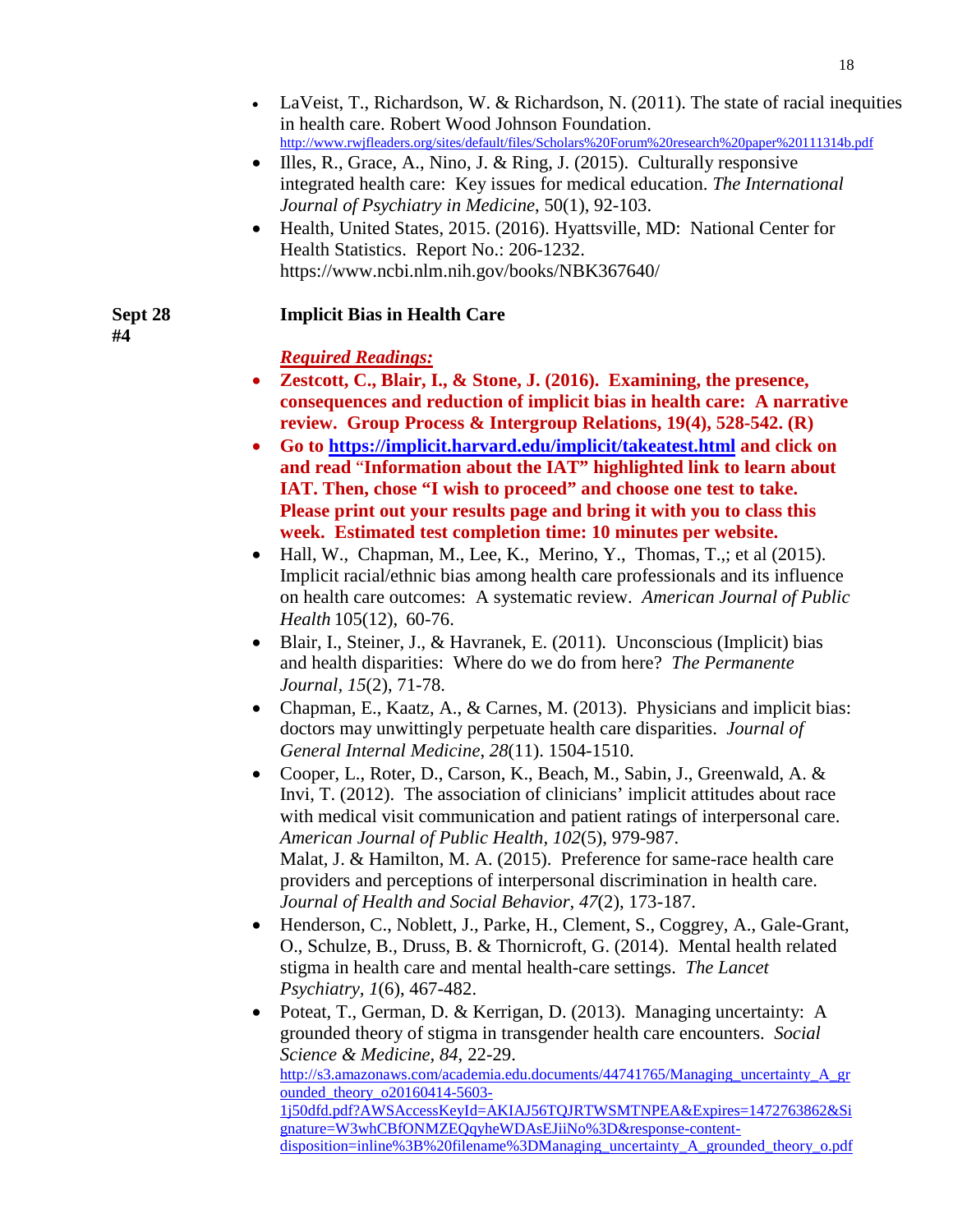### **Oct. 5 Anatomy of an Illness Part 1 Due #5 Addressing Health, Mental Health and Behavioral Health Challenges Substance Use Problems**

*Required Readings:*

- **Gehlert & Browne: Chapters 8 and 17 (R)**
- Thornicroft, G., Rose, D., Kassam, A. (2007). Discrimination in health care against people with mental illness. *International Review of Psychiatry, 19(2)*, 1130122.
- Marshal, M., et al., (2011). Suicidality and depression disparities between sexual minority and heterosexual youth: a meta-analytic review. *Journal of Adolescent Health, 49*, 115-123.
- Thoits, P. (2010). Stress and health: Major findings and policy implications. *Journal of Health and Social Behavior. 51S*, S41-S53.
- Kilbourne, A., et al (2008). Improving general medical and mental health services in community-based practices. *Administration and Policy in Mental Health and Mental Health Services,* 35, 337-345.
- Copeland, V. & Snyder, K. (2011). Barriers to mental health treatment services for low-income African American women whose children receive behavioral services: An Ethnographic investigation*. Social Work in Public Health, 26*, 78-95.
- Nakash, O., et al (2014). Ethnic disparities in mental health treatment gap in a community-based survey and in access to care in psychiatric clinics. *International Journal of Social Psychiatry*, *60*(6), 575-583.
- Alegria, M., Valls, Ml, & Pumariega, A. (2010). Racial and ethnic disparities in pediatric mental health. *Child and Adolescent Psychiatric Clinics of North America, 19*, 759-774.
- Xiong, G., et al (2015). Understanding preventative health screening services use in persons with serious mental illness: How does integrated behavioral health primary care compare? *International Journal of Psychiatry in Medicine*, *48*(4), 279-298.

**Oct. 12 Theories, Perspectives and Practice Models in Integrated Health Care #6 Definitions of Health and Responsibility Change and Health Care Behaviors**

- **Gehlert & Browne: Chapter 6 (R)**
- **Minkler, M. (1999). Personal responsibility for health? A review of the arguments and the evidence at century's end.** *Health Education & Behavior 26* **(1), 121-140. (R)**
- Woolf & Aron Chapter 5
- Prochaska, J. O., DiClemente, C. C., & Norcross, J. C. (1992). In search of how people change: Applications to addictive behaviors. *American Psychologist, 47*, 1102-1114.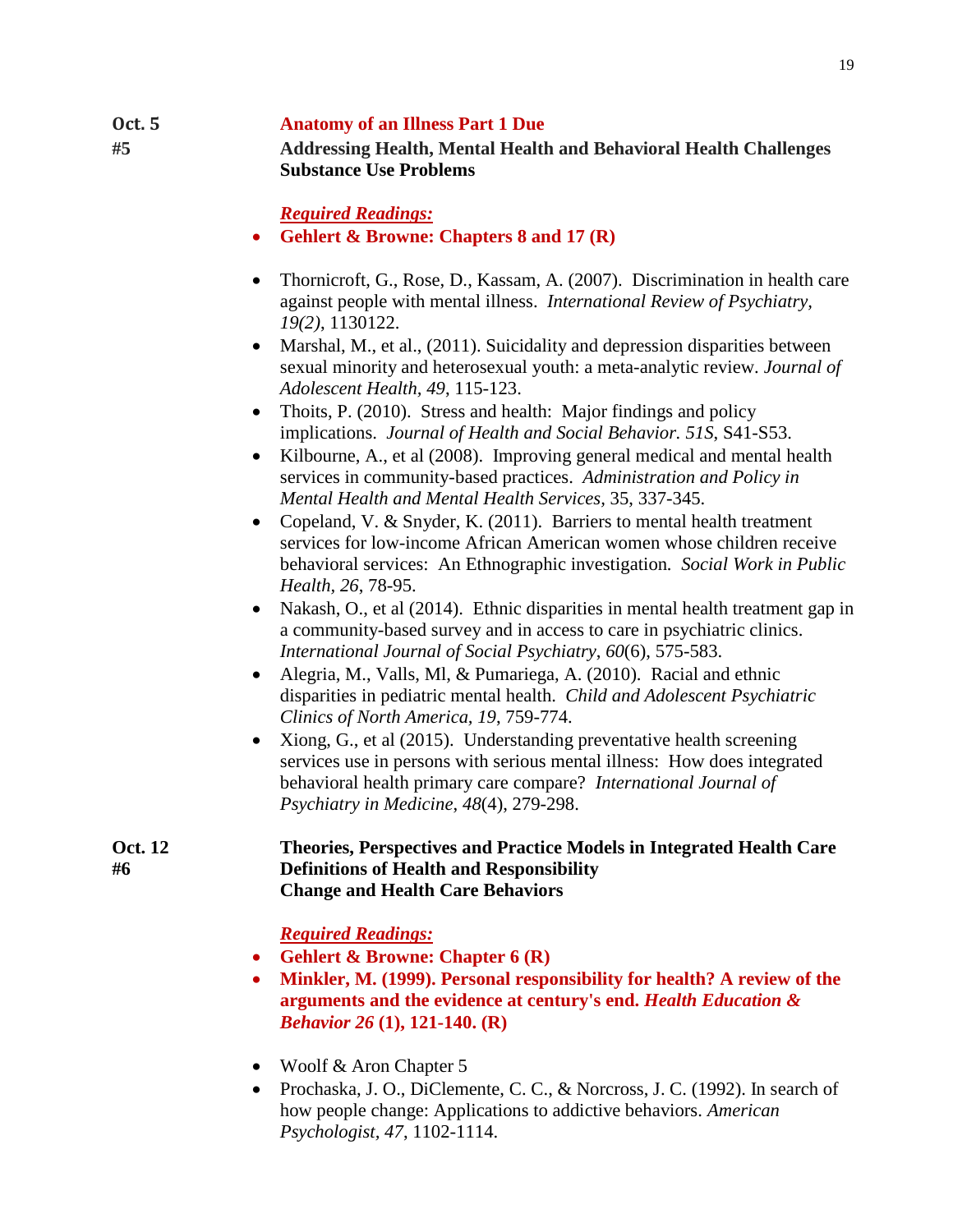- Zittel, K.M.; Lawrence, S. & Wodarski, J.S. (2002). Biopsychosocial model of health and healing: Implications for health social work practice. *Journal of Human Behavior in the Social Environment, 5(1):* 19-33. <https://www.centerforebp.case.edu/client-files/pdf/iddtposter.pdf>
- U. S. Department of Health and Human Services Substance Abuse and Mental Health Service Administration: Enhancing motivational change in substance abuse treatment. <https://store.samhsa.gov/shin/content/SMA13-4212/SMA13-4212.pdf>

**Oct. 19 Article of Choice #2 Written Summary Due #7 Health and Diversity Culture, Race, Gender, Age, LGBTQ and Socioeconomic Position**

- **Article of Choice #2 Paper of interest relevant to this week's topic on health and diversity (See Canvas for assignment details)**
- **Gehlert & Browne: Chapter 14 or 15 or 16 (Your choice) (R)**
- Carlisle, S. (2015) Perceived discrimination and chronic health in adults from nine ethnic subgroups in the USA. *Ethnicity & Health*, 20(3), 309- 326.
- Cadigan, J. & Skinner, D. (2015). Symptoms of depression and their management among low-income African-American and White mothers in the rural South. *Ethnicity & Health*, *20*:3, 293-308.
- Bernstein, L, & Achenbach, J. (November 2, 2015). A group of middle-aged whites in the U. S. is dying at a startling rate. *Health and Science* Washington Post. [https://www.washingtonpost.com/national/health](https://www.washingtonpost.com/national/health-science/a-group-of-middle-aged-american-whites-is-dying-at-a-startling-rate/2015/11/02/47a63098-8172-11e5-8ba6-cec48b74b2a7_story.html?utm_term=.2826b20c44f9)[science/a-group-of-middle-aged-american-whites-is-dying-at-a-startling](https://www.washingtonpost.com/national/health-science/a-group-of-middle-aged-american-whites-is-dying-at-a-startling-rate/2015/11/02/47a63098-8172-11e5-8ba6-cec48b74b2a7_story.html?utm_term=.2826b20c44f9)[rate/2015/11/02/47a63098-8172-11e5-8ba6](https://www.washingtonpost.com/national/health-science/a-group-of-middle-aged-american-whites-is-dying-at-a-startling-rate/2015/11/02/47a63098-8172-11e5-8ba6-cec48b74b2a7_story.html?utm_term=.2826b20c44f9) [cec48b74b2a7\\_story.html?utm\\_term=.2826b20c44f9](https://www.washingtonpost.com/national/health-science/a-group-of-middle-aged-american-whites-is-dying-at-a-startling-rate/2015/11/02/47a63098-8172-11e5-8ba6-cec48b74b2a7_story.html?utm_term=.2826b20c44f9)
- Achenback, J. & Keating, D. (April 10, 2016). A new divide in American death. Washington Post. [http://www.washingtonpost.com/sf/national/wp/2016/04/10/2016/04/10/a](http://www.washingtonpost.com/sf/national/wp/2016/04/10/2016/04/10/a-new-divide-in-american-death/)[new-divide-in-american-death/](http://www.washingtonpost.com/sf/national/wp/2016/04/10/2016/04/10/a-new-divide-in-american-death/)
- Fathi, F. (2011). Why weight matters: Addressing body shaming in the social justice community. *Columbia Social Work Review*, 2, 23-26.
- Reczek, C., Umberson, D. (2012). Gender, health behavior, and intimate relationships: Lesbian, gay and straight context. *Social Science and Medicine*, 74, 1783-1790.
- Maleku, A. & Aguirre, R. (2014). Culturally competent health care from the immigrant lens: A qualitative interpretive meta-synthesis (QIMS). *Social Work in Public Health*, *29*:6, 561-580.
- Hinze, S., Lin, J. & Andersson, T. (2012). Can we capture the intersections? Older black women, education and health. Women's Health Issues, 22(1), e91-98.
- Nemoto, T., Operario, D., Keatley, JA., Hongmai, B.S. & Sugano, E. (2005). Promoting health for transgender women: Transgender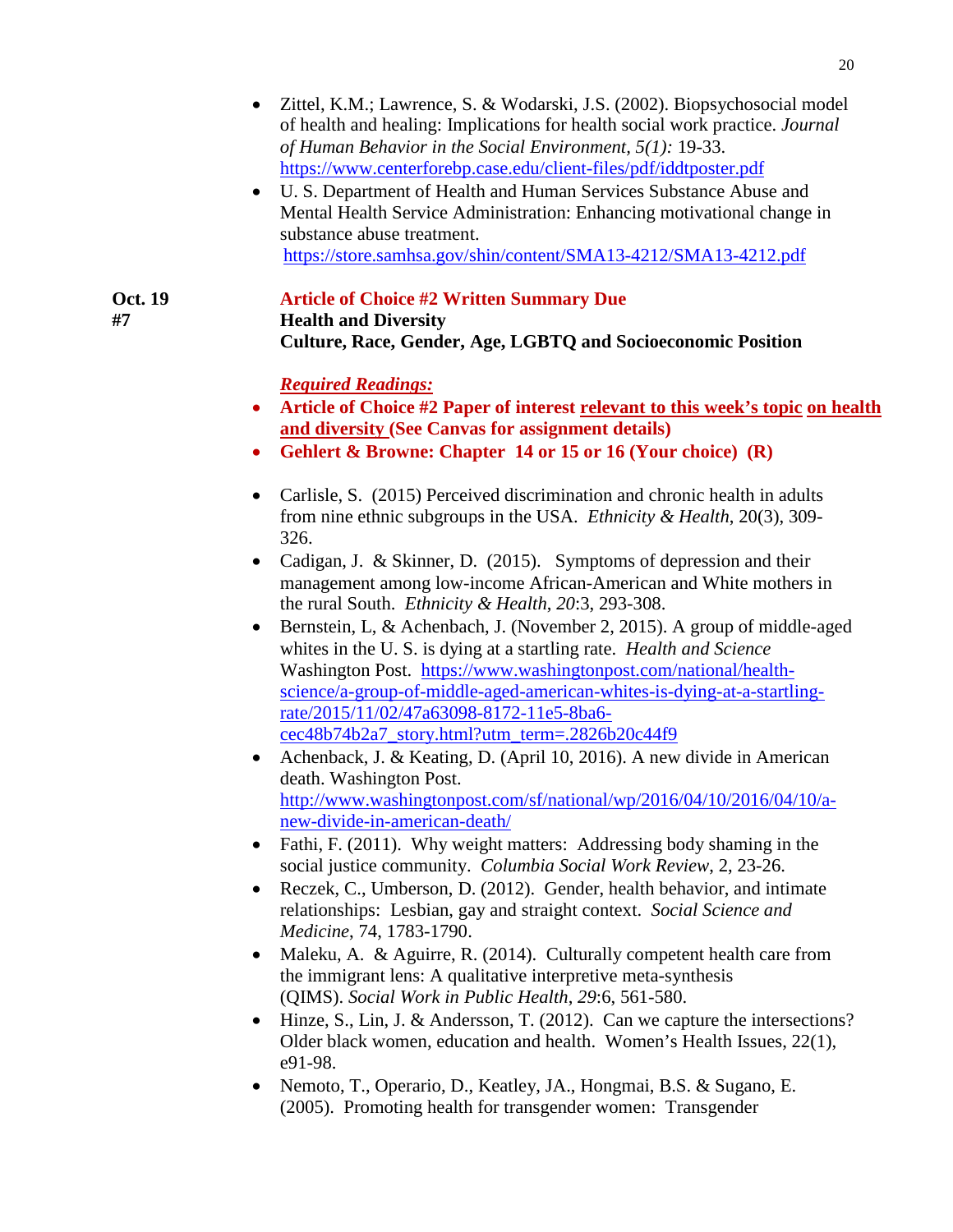Resources and Neighborhood Space (TRANS) program in San Francisco. *American Journal of Public Health* 95(3): 382-384.

- Carlisle, S. (2014) Disaggregating race and ethnicity in chronic health conditions: Implications for public health social work. *Social Work in Public Health*, 29:6, 616-628.
- Rieker, P. & Bird, C. (2005). Rethinking gender differences in health: Why we need to integrate social and biological perspectives. *Journal of Gerontology*: Series, 60B (Special Issue II), 40-47.
- Christ, G., & Diwan, S., (2009). Chronic Illness and Aging, Section I. The demographics of aging and chronic diseases. *Council on Social Work Education.* http://www.cswe.org/file.aspx?id=25462
- Rich, J.A. & Grey, C.M. (2005). Pathways to recurrent trauma among young Black men: Traumatic stress, substance use, and the "Code of the Street." *American Journal of Public Health, 95(5):* 816-824.
- Krieger, N. (2003). Gender, sexes, and health: What are the connectionsand why does it matter. *International Journal of Epidemiology, 32*, 652- 657.
- Read, J. & Gorman, B. (2010). Gender and health inequality. *Annual Review of Sociology, 36*, 371-386.
- Connell, R. (2012). Gender, health, and theory: Conceptualizing the issue in local and world perspectives. *Social Science and Medicine, 74*, 1675- 1683.
- Hankivsky, O. (2012). Women's health, men's health, and gender and health: Implications of intersectionality. *Social Science and Medicine, 74,* 1712-1720.
- Williams, D.R. & Collins, C. (2004). Reparations: A viable strategy to address the enigma of African American health. *American Behavioral Scientist, 47(7):* 977-1000.
- **Oct. 26 Common Chronic Diseases/Conditions: #8 Heart Disease, Cancer, Diabetes, HIV, Obesity Morbidity and Mortality; Quality of Life Considerations Pain Management and Palliative Care**

- **Gehlert & Browne: Chapters 20 and 22 (R)**
- Woolf and Aron: Chapter 2
- Lawrence, S., Hazlett, R., and Hightower, P. (2010). Understanding and acting on the growing childhood and adolescent weight crisis: A role for social work. *Health & Social Work*, *35*(2): 147-153.
- Pappas, C., Ai, A., & Dietrick, B. (2015). Addressing childhood obesity using a multidisciplinary approach with social workers. *Health & Social Work, 40*(2), 151-154. doi:10.1093/hsw/hlv011
- Geroninus, A. et al (2006). "Weathering" and age patterns of allostatic load scores among blacks and whites in the United States. *American Journal of Public Health, 96*(5), 826-833.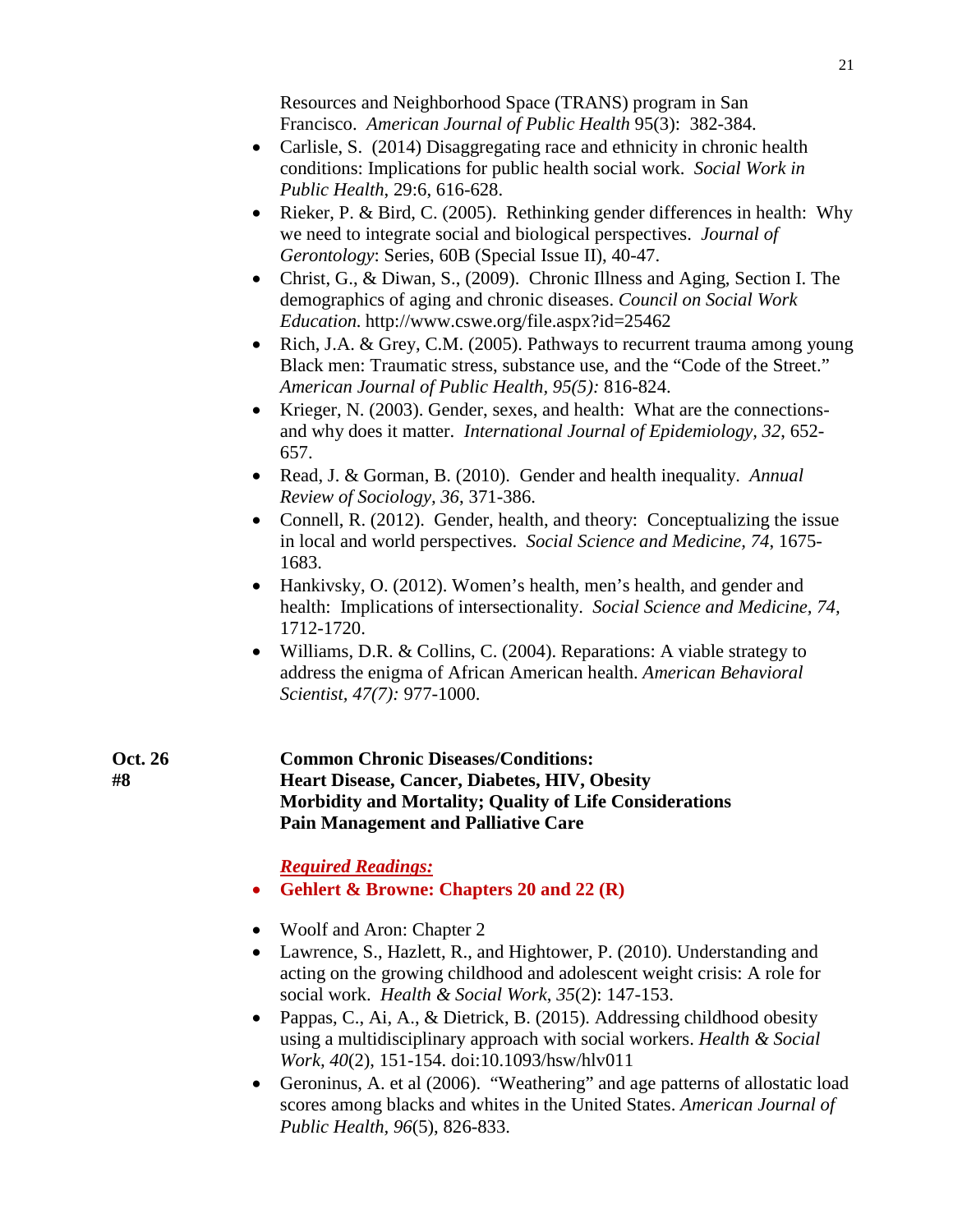- Thoits, R. (2010). Stress and health: Major findings and policy implications. *Journal of Health and Social Behavior*. *51S*, S41-S53.
- Gouin, J., Glaser, R., et al (2012). Chronic stress, daily stressors and circulating inflammatory markers. *Health Psychology, 31*, 264-268.

#### **Nov. 2 Anatomy of Illness Paper Part 2 Due**

**#9 Meanings of Illness and Wellness: Social, Cultural, Spiritual Family World View Narratives Community Supports**

- **Gehlert & Browne: Chapters 11 and 13 (R)**
- Park, C. L. (2007). Religiousness/spirituality and health: A meaning systems perspective. *Journal of Behavioral Medicine, 30*(4), 319-328.
- Conrad, P. & Barker, K. (2010). The social construction of illness: Key insights and policy implications. *Journal of Health and Social Behavior, 51*(S), S67-S79.
- Verhagen, I., Steunenberg, B., de Wit., & Ros, W. (2014). Community health worker interventions to improve access to health care services for older adults from ethnic minorities: a systematic review. *BMC Health Services Research, 14*(1). doi:10.1186/s12913- 014-0497-1
- Danso, K. (2016). Nativity and health disparities: Predictors of immigrant health. *Social Work in Public Health, 31*(3). doi:10.1080/19371918.2015.1099494
- Ingram, M. et al (2014). A community health worker intervention to address the social determinants of health through policy change. *Journal of Primary Prevention*, 35(2), 119-123.
- Chung, B., Corbette, C.E., Boulet, B., Cummings, J.R., et al. (2006). Talking Wellness: A description of a community-academic partnered project to engage an African-American community around depression through the use of poetry, film and photography. *Ethnicity and Disease* 16: 67-78.
- Charyton, C., Elliott, J., Bo, L. & Moore, J. L. (2009). The impact of social support on health related quality of life in persons with epilepsy. Epilepsy Behavior, 16(4), 64-645.
- Boyd, A.S. & Wilmoth, M.C. (2006). An innovative community-based intervention for African American women with breast cancer: The Witness Project. *Health & Social Work 31(1):* 77-80.
- Lunsky Y. (2008). The impact of stress and social support on the mental health of individuals with intellectual disabilities. *Salud Publica Mex*, 50(suppl 2), S151-S153.
- Reinschmidt, K.M. & Chong, J. (2007). SONRISA: A curriculum toolbox for promotores to address mental health and diabetes. *Preventing Chronic Disease 4(4):* 1-9.
- Walsh, F. (2007). Traumatic loss and major disasters: strengthening family and community resilience. *Family Process 46(2):* 207-227.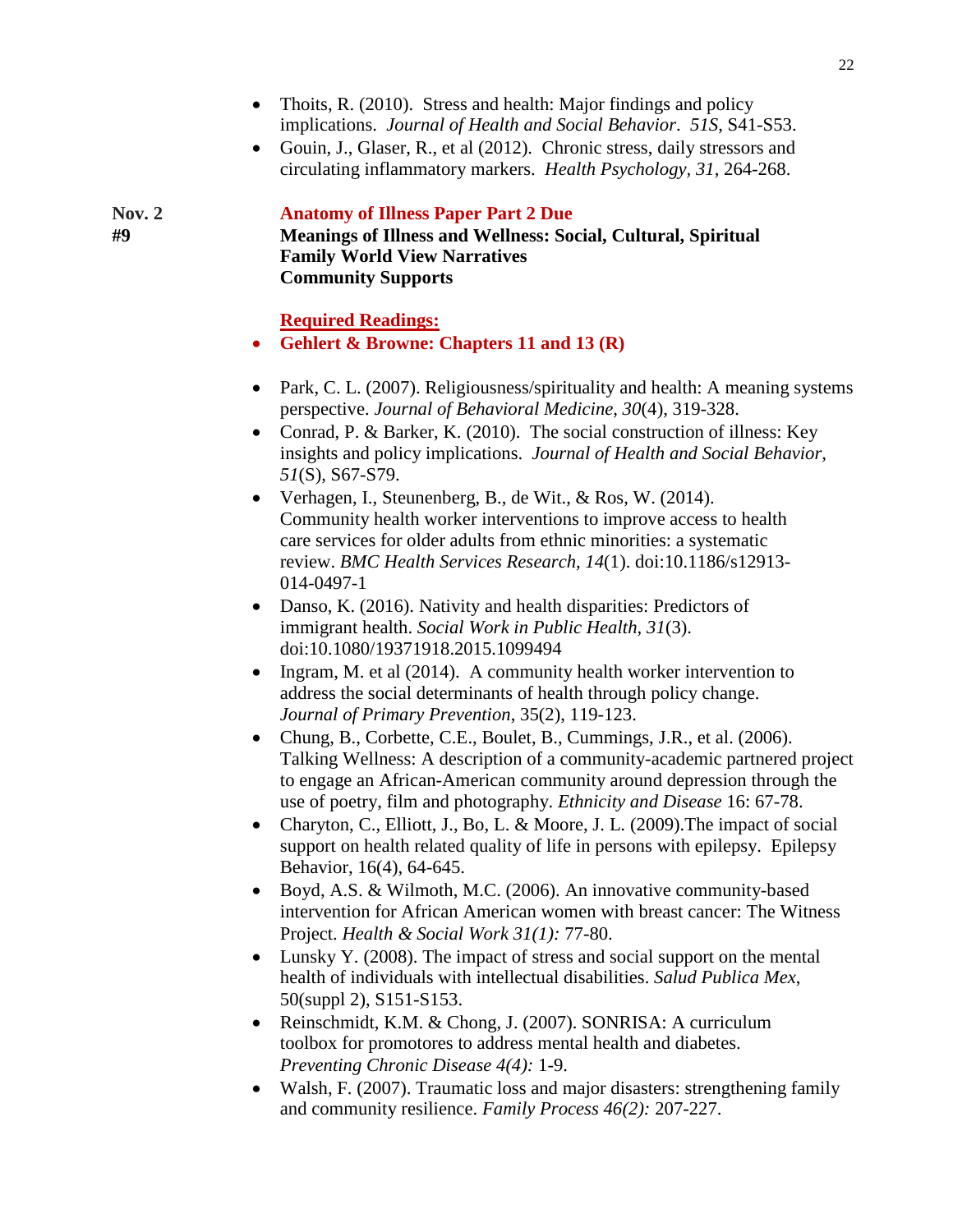- Huhman, M., Berkowitz, J.M., Wong, F.I., Prosper, E., Gray, M., Prince, D. & Yuen, J. (2008). The VERB ™ campaign's strategy for reaching African-American, Hispanic, Asian, and American Indian children and parents. *American Journal of Preventive Medicine* 34 (6S): S194-S209.
- Contento IR, Koch PA, Lee H, Calabrese-Barton A. (2010). Adolescents demonstrate improvement in obesity risk behaviors after completion of *Choice, Control & Change*, a curriculum addressing personal agency and autonomous motivation. *Journal of American Dietetic Association,*  110(12):1830-1839.
- Yi, J. & Zebrack, B. (2010). Self-Portraits of Families with Young Adult Cancer Survivors: Using Photovoice. *Journal of Psychosocial Oncology, 28(3)*, 219-243*.*

#### **Nov. 9 Team Building and Interprofessional Practice #10 Intro to IPE Ethical Considerations**

# **Required Readings**

- Gehlert and Browne: Chapter 3 (R)
- Nancarrow, S., Booth, A., Ariss, S., Smith, T., Enderby, P. & Roots, a. (2013). Ten principles of good interdisciplinary team work. *Human Resources for Health*, *11*(19), 1-11. (R)
- Complete Intro to IPE on-line pre-class activity. Instructions in Canvas.
- Zwarenstein M, Goldman J, Reeves S.(2009). Interprofessional collaboration: Effects of practice-based interventions on professional practice and healthcare outcomes. *Cochrane Database of Systematic Reviews*, Issue 3. Art. No.: CD000072. DOI: 10.1002/14651858.CD000072.pub2.
- Orchard CA, Curran V, Kabene S. (2005). Creating a culture of interdisciplinary collaborative professional practice. *Medical Education Online* (serial online), 10-11.
- Taber, D. J., Pilch, N. A., McGillicuddy, J. W., Bratton, C. F., Chavin, K. D., Baliga, P. K. (2013). Improved patient safety and outcomes with a comprehensive interdisciplinary improvement initiative in kidney transplant recipients. *American Journal of Medical Quality, 28*(2), 103-112.
- Chesire, A. (February, 2014). Ethics in genetic testing: A social work perspective. *Social Work Today, 14*(1), 20. <http://www.socialworktoday.com/archive/012014p20.shtml>

### **Nov. 16 Health Care Communication Challenges and Skill Development #11 Health Literacy; Delivering Bad News; End of Life Discussions** *Required Readings:*

- **Gehlert & Browne: Chapters 10 and 23 (R)**
- Johnson, R., Roter, D. Powe, N., & Cooper, L. (2004). Patient race/ethnicity and quality of patient–physician communication during medical visits. *American Journal of Public Health*, 94 (12). 2084-2090.